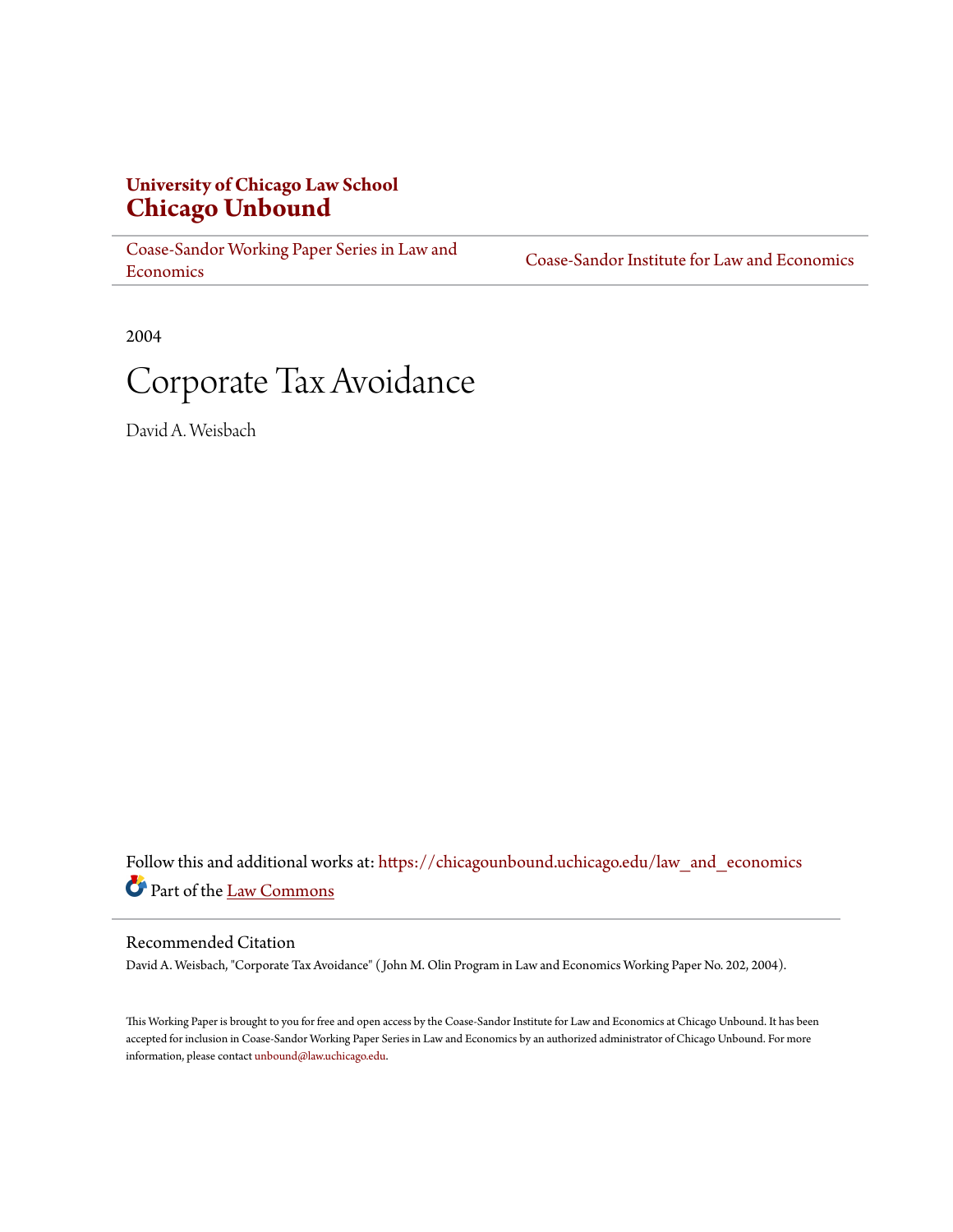

JOHN M. OLIN PROGRAM IN LAW & ECONOMICS WORKING PAPER NO. 202 (2D SERIES)



# **CORPORATE TAX AVOIDANCE**

*David A. Weisbach*

# **THE LAW SCHOOL THE UNIVERSITY OF CHICAGO**

January 2004

This paper can be downloaded without charge at: The Chicago Working Paper Series Index: http://www.law.uchicago.edu/Lawecon/index.html and at the Social Science Research Network Electronic Paper Collection: http://papers.ssrn.com/paper.taf?abstract\_id=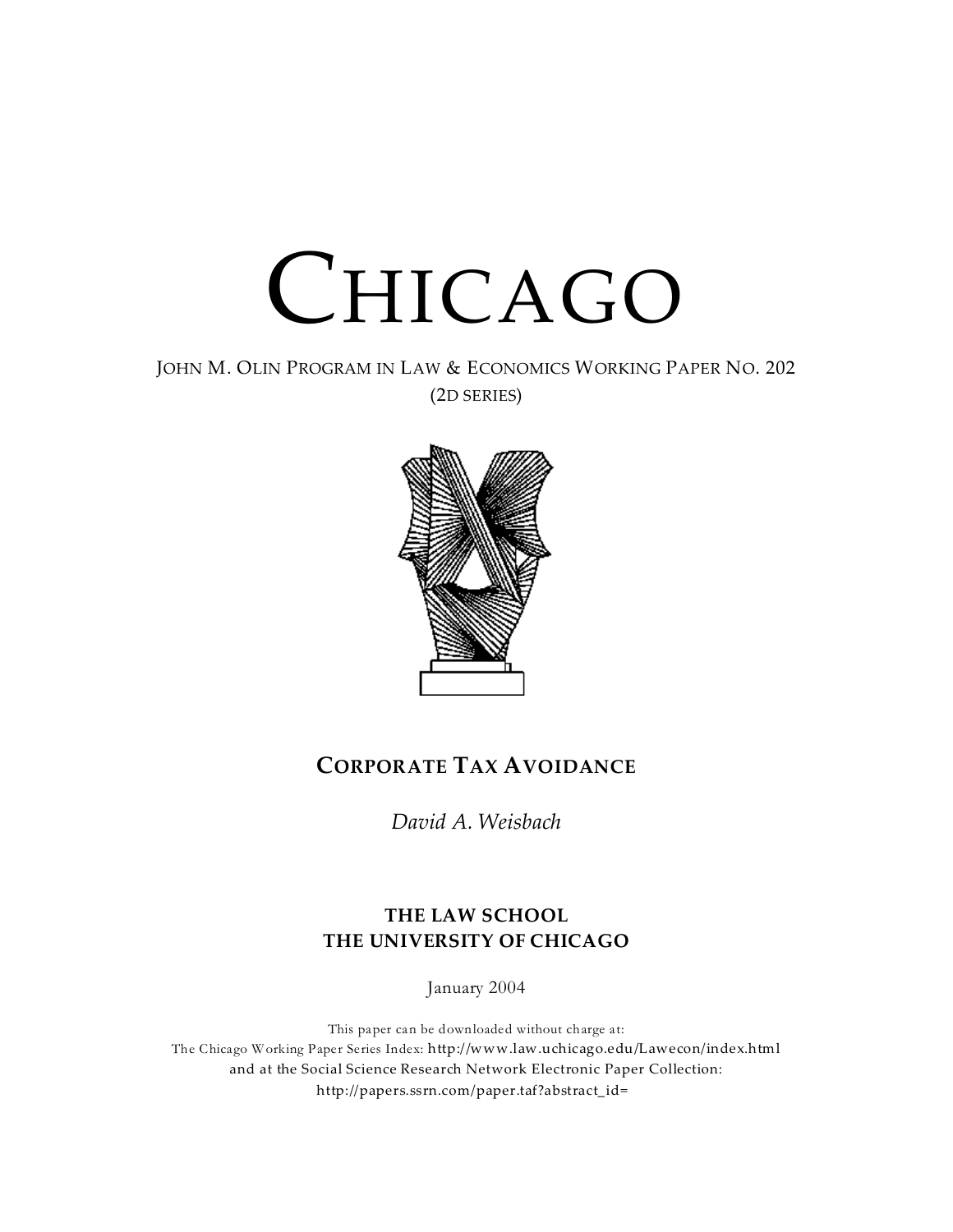### **Corporate Tax Avoidance**

*David A. Weisbach*

The University of Chicago Law School

December 11, 2003

#### **Abstract**

This essay analyzes the problem of corporate tax avoidance. It shows how the marginal efficiency cost of funds and optimal elasticity of taxable income measures can be used to analyze the problem and determine the proper scope of allowable tax planning. It then analyzes the optimal form of tax laws addressing shelters, such as whether the law should use more detailed rules or broad standards.

> Do not use without permission. Send comments to: d-weisbach@uchicago.edu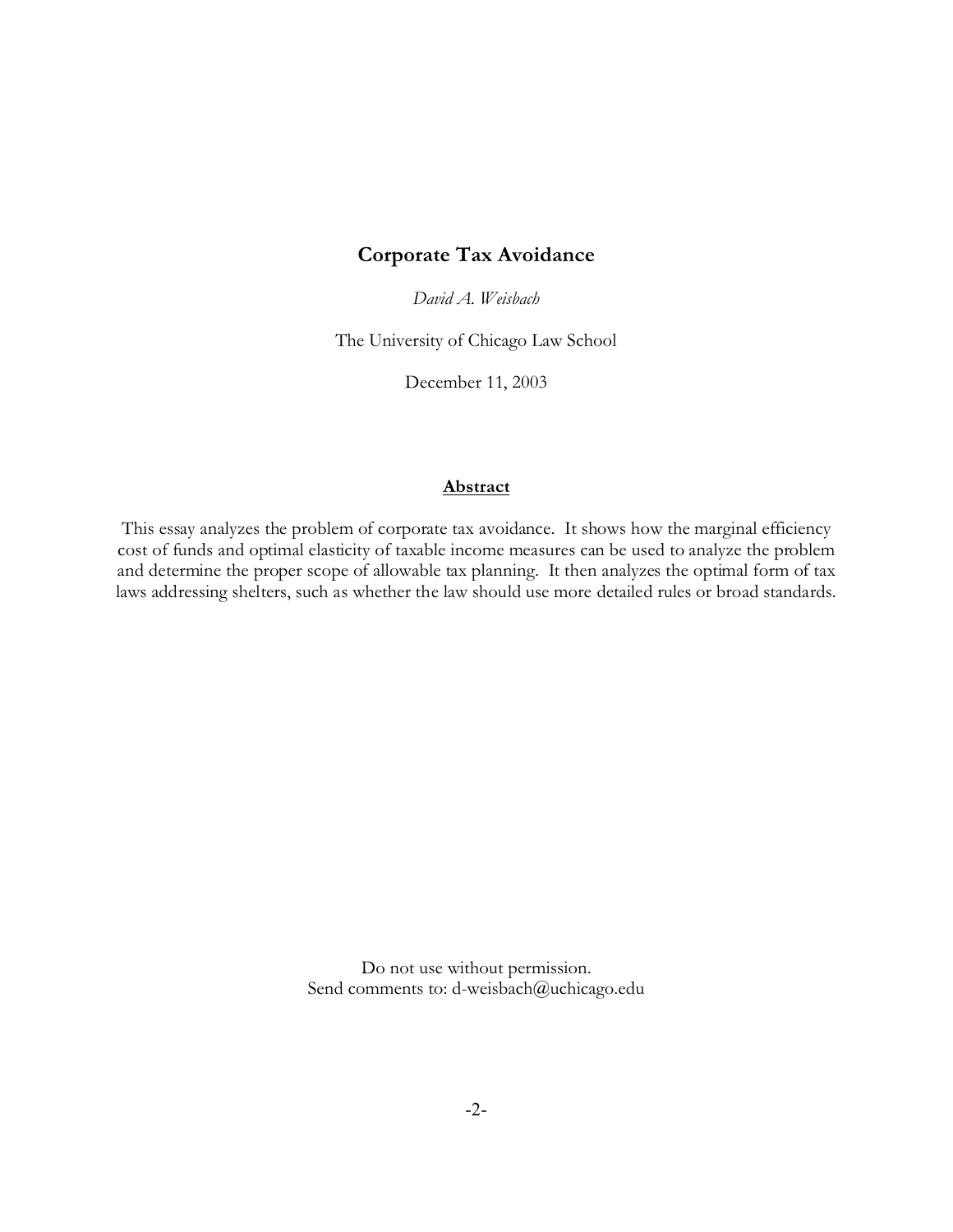#### **Corporate Tax Avoidance** *David A. Weisbach*\* December 11, 2003

This paper considers two aspects of corporate tax avoidance or tax shelters. First, it considers measures of the welfare loss from corporate tax avoidance or tax shelters. Second, it considers how the tax rules themselves, as opposed to the audit and penalty structures, can be used to limit shelters. The claim underlying both discussions is that the primary problem facing policy makers is not the standard evasion problem of determining optimal audit and penalty rates. Instead, the problem is determining which activities should be treated as allowable and which should not. The goal of this paper is to evaluate this problem using economic tools. Section I sets forth the problem as one of defining shelters, avoidance, and evasion rather than the typical economic problem of setting optimal audit and penalty rates given a definition. Section II considers the marginal efficiency cost of funds and optimal elasticity measures as tools for defining avoidance and evasion. Section III considers how the tax rules themselves can be optimally drafted to limit shelters. In particular, it considers whether the law should use detailed rules or broad standards.

#### **I. The Problem of Defining Avoidance**

Most studies of tax avoidance and evasion are written as if we knew what these terms meant, and the problem is analyzing the various incentives to engage in these activities. Take for example, a typical statement from a public finance text (a book that I otherwise very much admire), Tresch (2002 p. 512).

*Tax avoidance* refers to taxpayers taking advantage of the provisions of the tax laws to reduce their tax liability, such as arranging to take income in the form of lightly taxed capital gains or untaxed fringe benefits rather than as fully taxed wages and salaries. Avoidance taxes is legal and its consequences certain. *Tax evasion* refers to hiding sources of taxable income from the tax authorities to reduce one's tax liability, such as not reporting gambling winnings or failing to file a tax return when required to do so. Evading taxes is illegal and its consequences are uncertain; they depend on the probability of the taxpayer being caught.

<sup>\*</sup> Professor, University of Chicago Law School. I thank Joel Slemrod and Terry Chorvat for comments.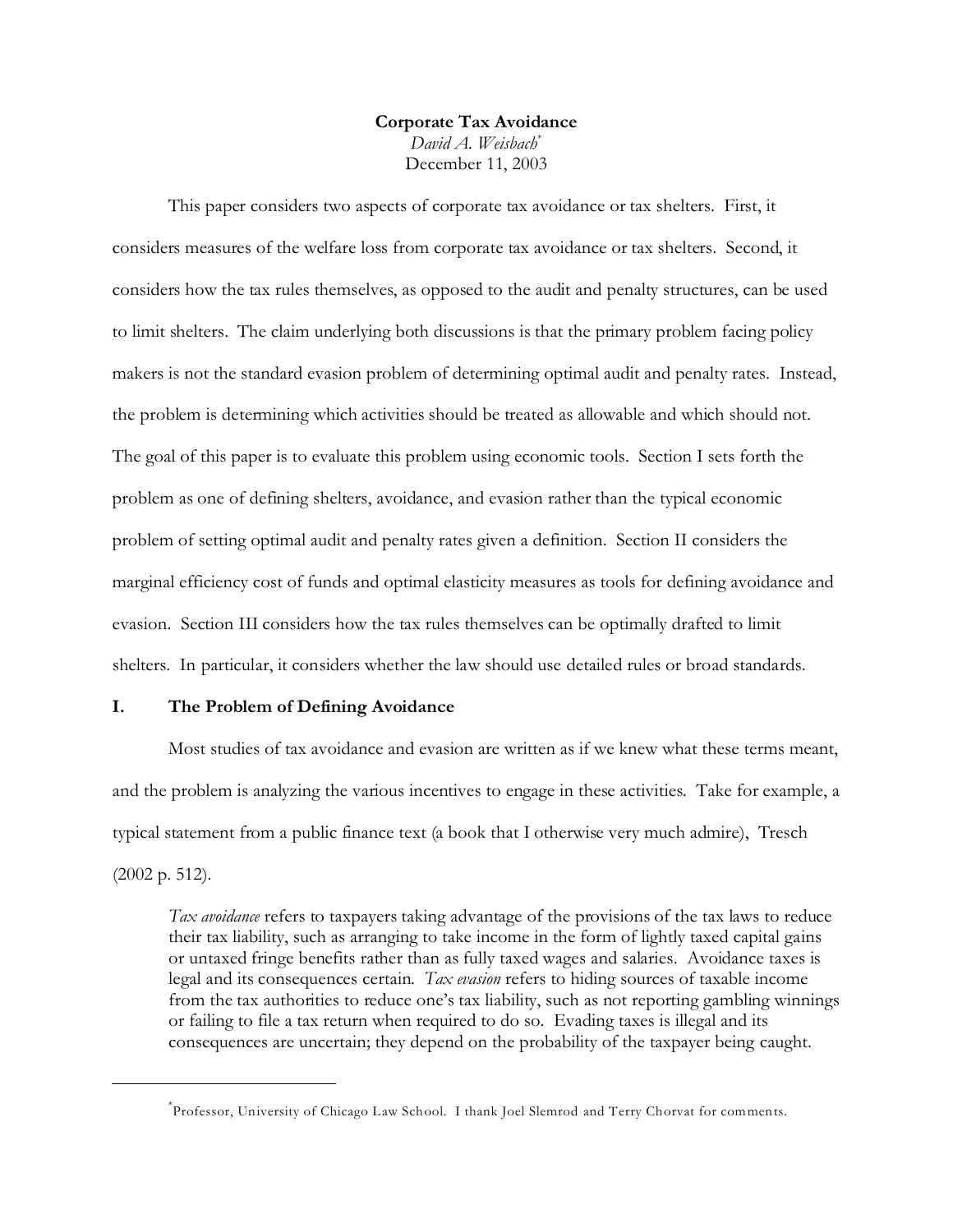Given this definition, numerous authors, following Allingham and Sandmo (1972), have analyzed the incentives to evade taxes. The case these authors seem to have in mind is an individual simply not paying taxes. It is clear in this case that the relevant activity is evasion.

The typical corporate tax shelter case is more difficult. It will almost always be ambiguous whether the transaction should be treated as permissible tax reduction or not. The transaction will involve numerous complicated steps, and each step individually will comply with the law even though the overall result might be egregious. The problem facing the policymaker, whether it is a court, Congress, or the Treasury, is whether the transaction should work as claimed. Assuming that there are set categories of evasion and avoidance, as is done in most of the literature, assumes the central problem.

To put the problem in a welfarist framework, we cannot assume pre-existing definitions of tax avoidance and evasion. Instead, we must determine which responses to taxation will be treated in various fashions based directly on the welfare consequences of such treatment. For example, working less, elaborate financial structuring, and plain old cheating are all merely responses to taxation. Absent some reason directly linked to social welfare, we should treat them the same. These activities will not be the same because the welfare consequences of allowing or disallowing them will be different. The class of activities that turn out to be socially optimal to punish with criminal sanctions is what we should call evasion. The remainder of responses to taxation, which it is socially optimal to accept, are perfectly legal avoidance. There is also nothing sacred about a division of the world between evasion and avoidance. We could alternatively divide the world in to three, four, or any number of categories with scaled penalties for the various categories (as we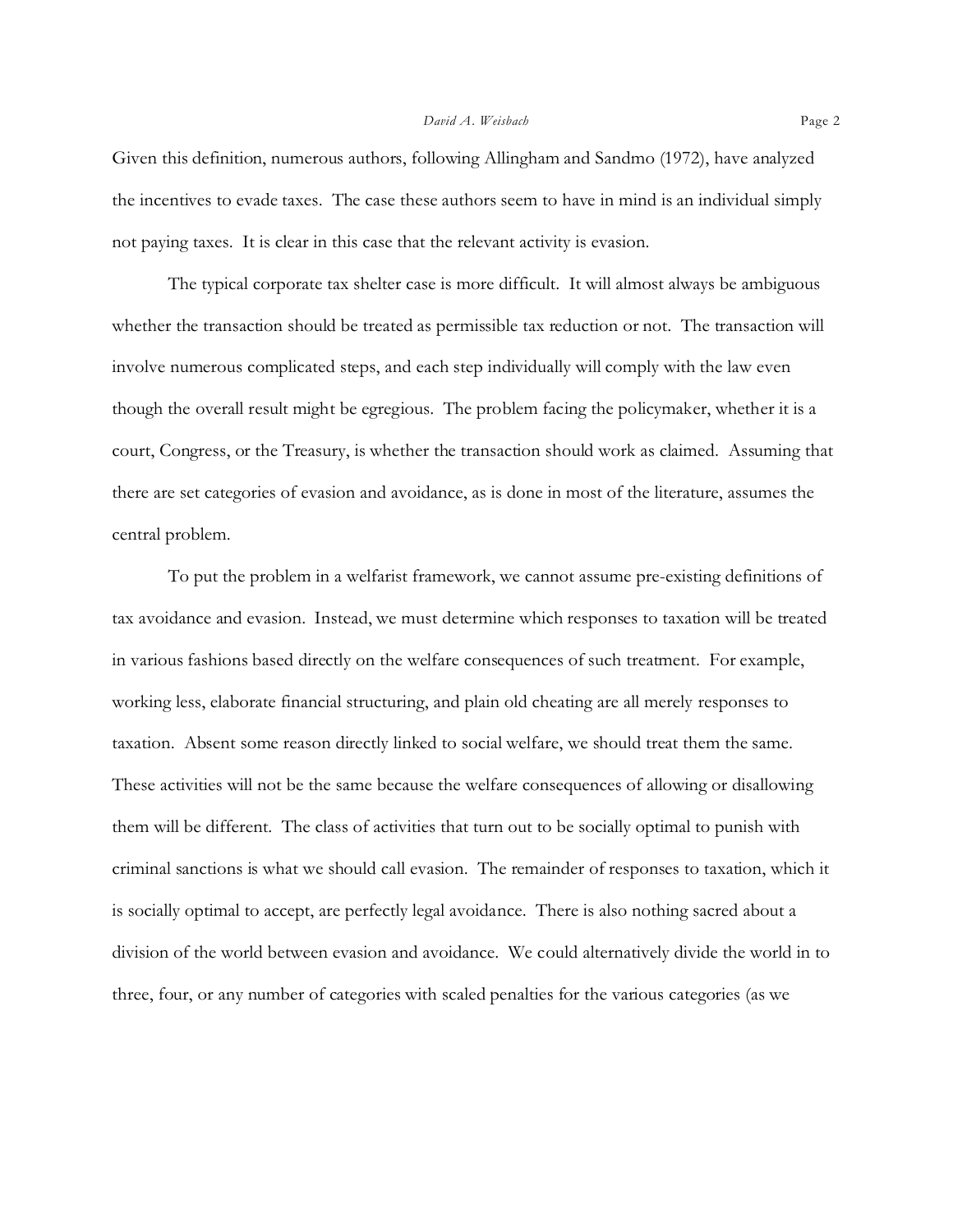actually do). The task is to determine how to classify and treat the various responses to taxation based directly on the welfare consequences.<sup>1</sup>

#### **II. Tools for evaluating the social costs of shelters**

Determining the optimal definition of avoidance and evasion is similar to the problem considered in the economics literature of how to optimally set a tax instrument other than the tax rate. For example, determining which shelters work to reduce tax is the same as determining the scope of the tax base. Deciding that a transaction reduces tax is akin to deciding that it is not part of the tax base. Slemrod and Yitzhaki's (1996) MECF and Slemrod and Kopcuk's (2002) optimal elasticity are designed for precisely this task. The MECF, in particular, is an attempt to create a simple method of determining the consequences of tax law changes through readily available data, which makes it particularly promising. Consider each in turn.

Slemrod and Yitzhaki's MECF is equal to  $X/MR$ , where X is the static revenue estimate from a small increase in the tax rate (i.e., the estimate assuming no behavioral response) and MR is the actual estimate. It is worth reviewing the derivation here because it is important in interpreting its application to tax shelters. Consider a representative taxpayer with a well-behaved utility function and allocation of his budget that satisfies  $y = \sum_i q_i X_i$  where  $q_i$  is the after-tax price of the ith commodity and  $X_i$  is the quantity consumed. Using Roy's Identity, we can state the marginal burden of a marginal change in tax rates as  $MB = \sum_i X_i dq_i$ . That is, the marginal burden is a function of the quantities consumed and the change in prices due to a small change in the tax rate.

The change in tax revenues from a small change in the ith tax instrument is  $MR_i = \partial R/\partial t_i$ where R is total tax revenues. If we let  $dt_i = dq_i$  and substitute, we get  $MB = \sum_i (X_i/MR_i)\partial R$ . The

 $^1$  An example of this type of analysis is Stern (1982). He concludes may be optimal to accept the labor/leisure distortion of an income tax to avoid the benefits of errors in administering a lump sum tax. This argument has basically the same structure as the argument in the text. Others have made similar points about analyzing all possible tax instruments with a unified framework. See, for example, Feldstein (1999), Slemrod (1990), Slemrod and Kopcuk (2002).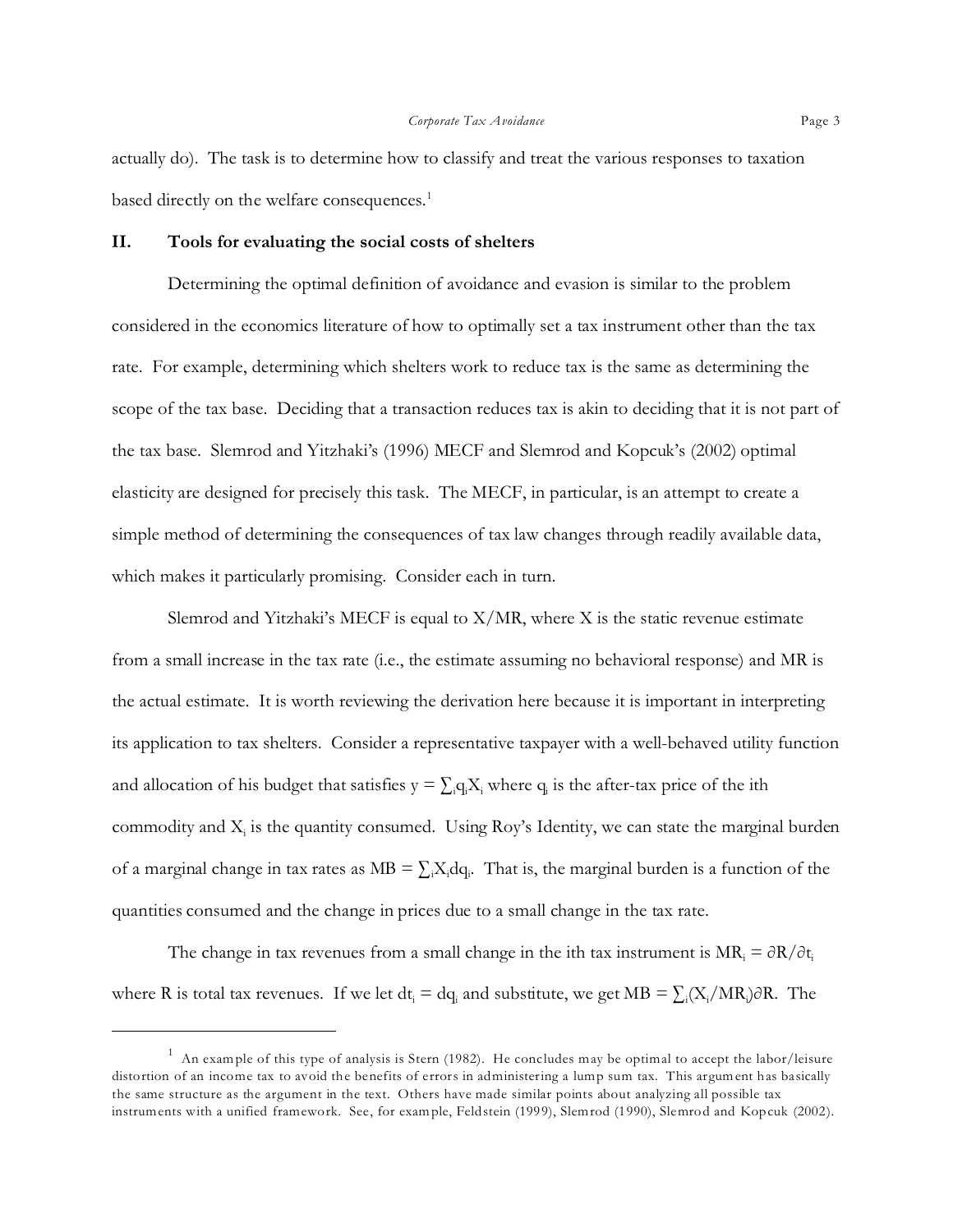term in the parenthetical is the MECF. For a given small change in revenue,  $\partial R$ , the marginal burden depends on the MECF.

We can extend this to include compliance costs incurred by the taxpayer and administrative costs incurred by the government because of the change in a tax instrument. If the ith tax instrument is changed, the marginal burden is a function not only of the quantities consumed and the change in tax but also of changes in compliance costs. Therefore, we can write  $MB = \sum_i X_i dq_i +$  $C_i$  where  $C_i$  is the marginal change in compliance costs from a change in the ith tax instrument. Similarly, the marginal revenue from a change in tax rates is reduced by any increase in administrative costs. Subtracting this from marginal revenue, we get  $MR_i = \partial R/\partial t_i$  -  $A_i$  where  $A_i$  is the marginal change in administrative costs. Substituting, we get

$$
MECF = (X_i + C_i) / (MR_i - A_i)
$$

Slemrod and Yitzhaki also extend the formula to allow corner solutions, an extension I will ignore here.

Slemrod and Yitzhaki (1996, p 184) and (2001, p. 195), claim that the MECF should apply to any tax instrument. The concept was derived in the context of a tax on a commodity, but they argue that the cost of a "leaked" dollar of tax revenue due to behavior changes, X - MR, is the same regardless of its source. Therefore, dollars lost to evasion and avoidance have the same impact as dollars lost to other responses to taxation. The efficiency of a change in any parameter of the tax system, therefore, can theoretically be measured by the MECF.

The goal of the MECF measure is to provide a simple way of evaluating the efficiency effects of the change in any tax instrument. The key to the simplicity comes from the application of Roy's identity to convert utility changes to changes in consumption. This allows us to use the static revenue estimate, which is information necessary for generating the revenue estimates used in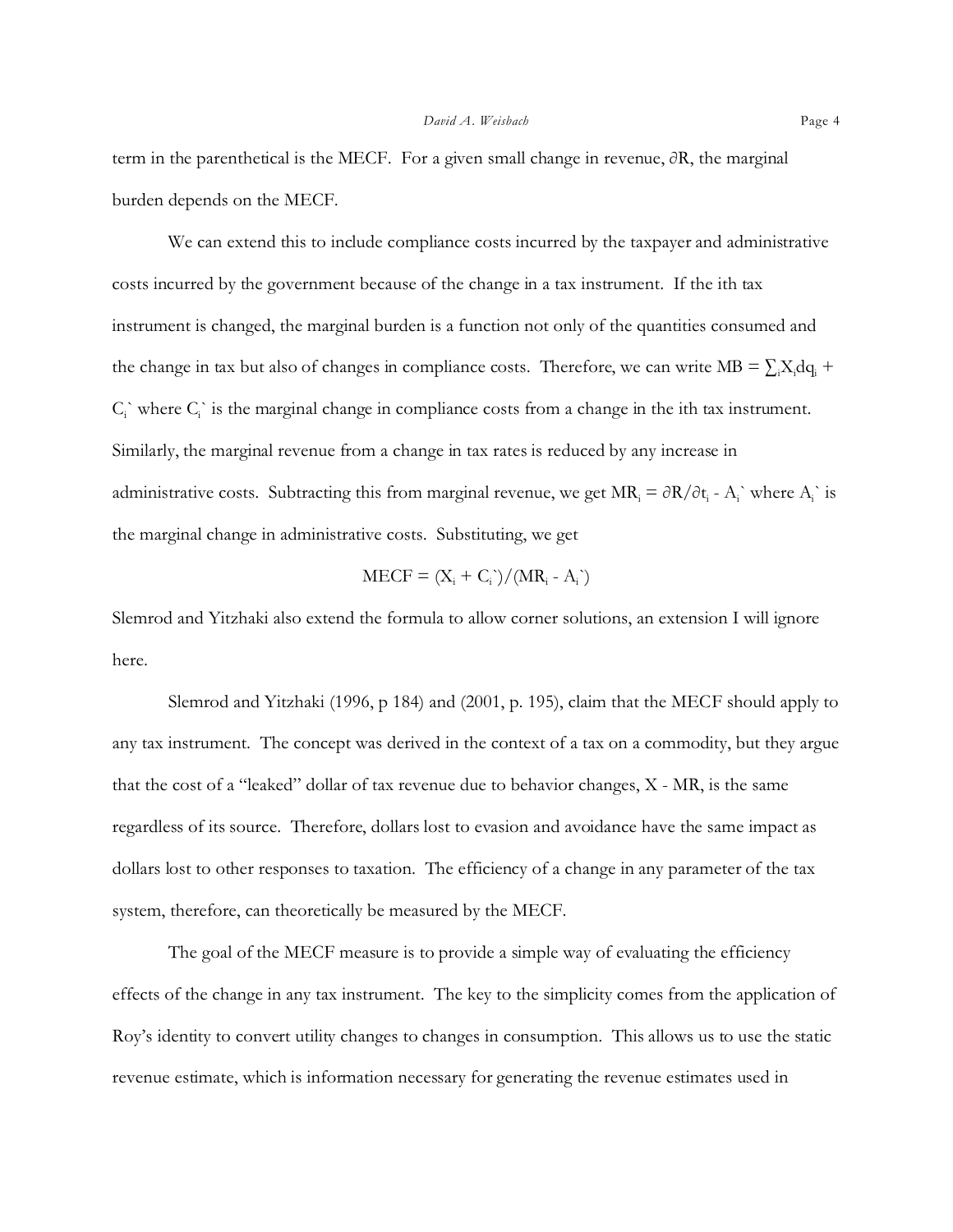evaluating tax law changes. The marginal revenue number in the denominator is also generated as part of the tax lawmaking process.<sup>2</sup> Therefore, estimates of the MECF should be readily available.

Turning back to shelters, suppose there is a proposal to change the tax rules so that some particular shelter no longer generates tax benefits, and we want to measure the MECF of the proposal. Using the interpretation of X as the static revenue estimate, we might see a very large number if the shelter is popular. If there are slightly less attractive alternative shelters, however, the actual revenue estimate, the marginal revenue, may be very small. Once the shelter is shut down, some individuals will give up sheltering and pay tax, but if substitute shelters are available, most individuals will simply switch to another shelter. This suggests that it is highly inefficient to attack most shelters, at least on a piecemeal basis.

This is not, however, a correct interpretation of the MECF. The idea of using the static revenue estimate for the numerator does not work in this context. The MECF is derived by assuming that the individual has consumption of X and, therefore, the burden of a small change in the tax on X is simply  $X$ . Slemrod and Yitzhaki argue that we can interpret X as any response to the tax system because taxpayers will equalize all responses at the margin. The additional cost of avoiding another dollar of tax through shelters will be the same as the cost of avoiding another dollar of tax by changing the consumption bundle. But a small increase in the tax on sheltering does not result in an additional burden on individuals equal to the amount sheltered. Instead, it results in an additional burden equal to the increase in costs to enter into the next best shelter. That is, we should interpret X not as the static revenue estimate but the fees or other costs incurred to purchase

 $^2$  Both numbers must be estimated with care. Tax revenue estimates are yearly numbers while the MECF refers to the total (present value) change.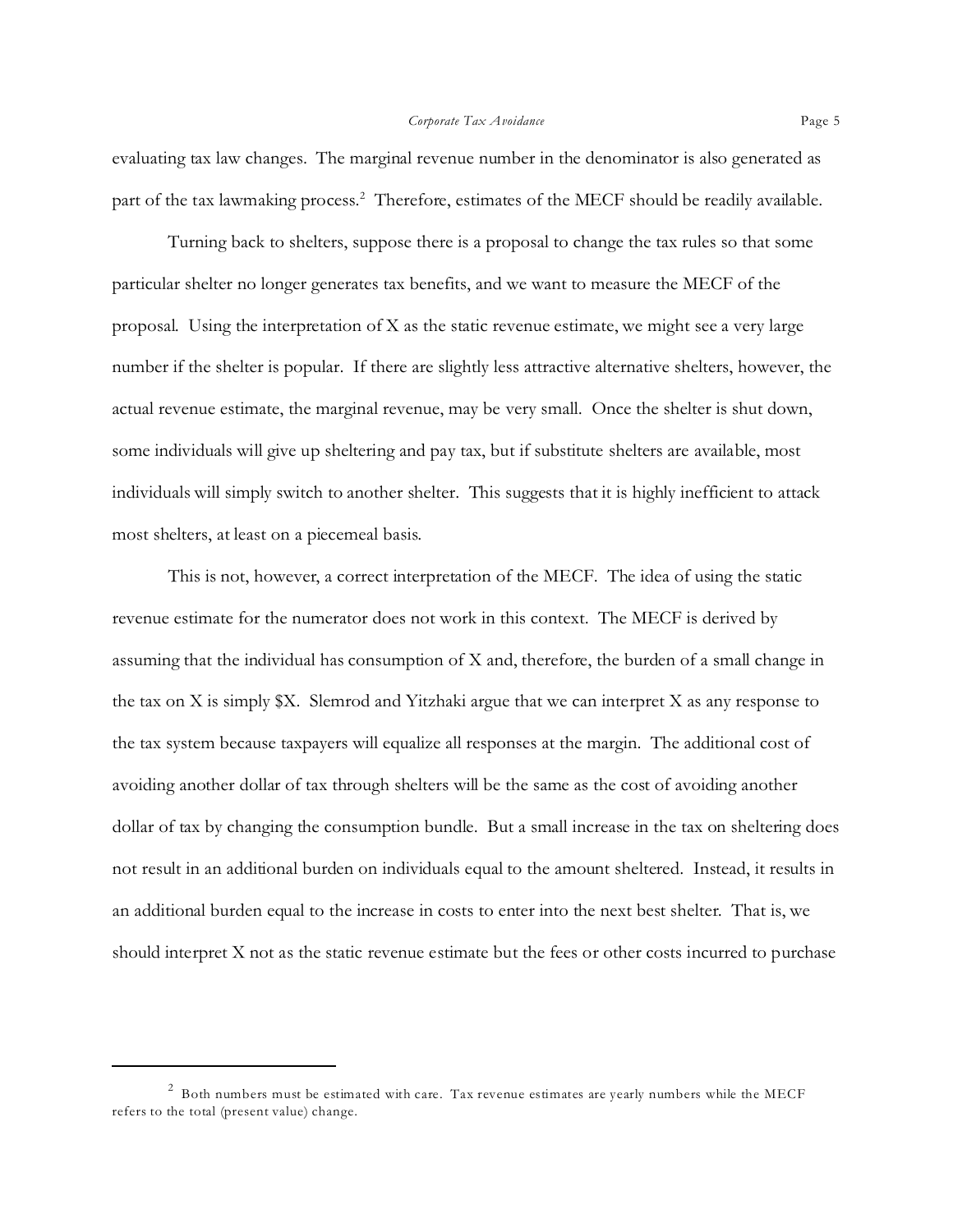the shelter. The fees and other costs are the cost of the "consumption" of the shelter, and a small increase in the strength of anti-shelter rules results in a marginal burden of this amount.  $^3$ 

The MECF, applied to tax avoidance or sheltering in this way makes more sense. A small increase in anti-shelter rules results in a small increase in the cost of sheltering. The measure of this, applying an envelop theorem like Roy's identity, is the cost of sheltering. The problem with this reading of the MECF is that it is no longer based on observable data. In particular, the costs of sheltering include the costs of distorted financial structures and risk aversion, neither of which is readily observable. Thus, the MECF, when applied to shelters, loses one of its most attractive features. Moreover, it indicates that studies of tax dollars lost to sheltering are incomplete, and to perform a welfare analysis (at least using the MECF measure), we need know the fees and other costs of shelters.

The elasticity of taxable income approach is essentially the same as the MECF except that it breaks up the marginal revenue term into two distinct terms. The intuition, due to Feldstein (1999), is that all tax-induced behavior entails costs that will be incurred until at the margin, the private cost equals the tax savings. All tax reduction behavior, therefore, has the same effect on the margin, and we can measure overall efficiency by simply measuring the compensated elasticity of taxable income. For example, suppose that individuals have the option of structuring their compensation as nontaxable fringe benefits or working less. Both reduce taxable income. Traditional analysis would focus on labor elasticity to determine the efficiency effects of a labor income tax. We should,

 $^3$  The fees for sheltering and the amount sheltered will be equal at the margin. But if we are measuring marginal burden by the amount consumed, we need to look at the absolute amount of fees, not the absolute amount sheltered.

Another way to see this point is to analogize shutting down a shelter to adding a commodity to the tax base of a commodity tax. Yitzhaki (1979), Wilson (1989). The additional burden on an individual when the commodity is added to the base is not the amount of tax avoided by individuals who chose that commodity because it was previously excluded from the base (analogous to the amount of income sheltered by a tax shelter). Instead, it is the tax on the commodity. In the case of shelters, the commodity is the amount spent purchasing the shelter that is being eliminated.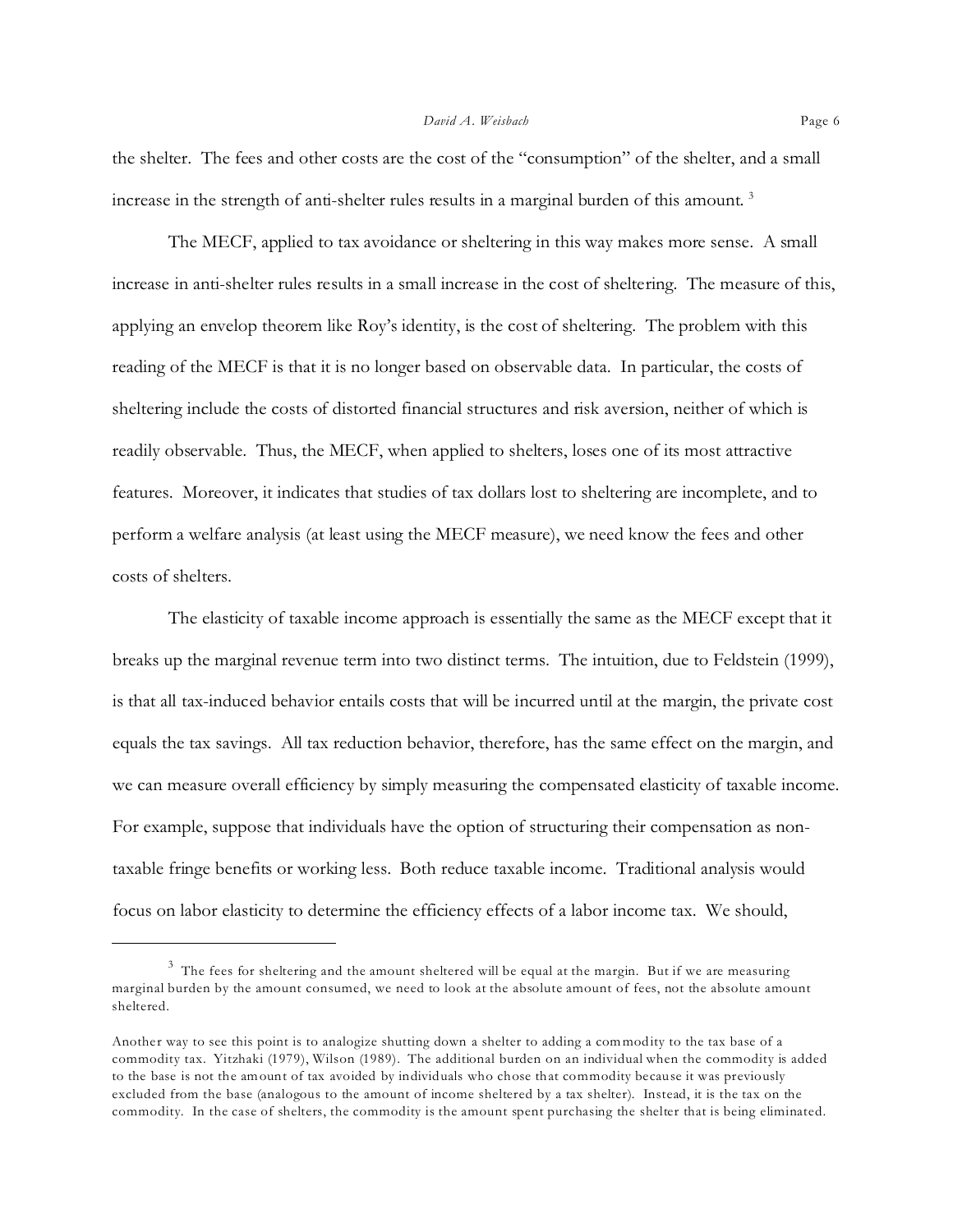however, look at the taxable income elasticity on the assumption that at the margin, the private cost of switching cash wages into fringe benefits is equal to the costs of working less. The change in taxable income when the tax rate is increased measures the cost of both substitutions. Focusing only on labor supply would make the tax system seem too efficient because labor supply changes less than taxable income when individuals can received tax-free fringe benefits.

Slemrod and Kopcuk (2002) observed that the elasticity of taxable income can be manipulated by changing tax instruments. For example, increasing the tax base reduces the elasticity. Given administrative costs of using various tax instruments, we can then calculate the optimal elasticity. This approach would seem to lend itself naturally to tax shelters because one of the main goals of proposals to limit shelters is to reduce the elasticity of taxable income – they reduce avoidance opportunities by expanding the base.

Slemrod and Kopcuk (2002, equation 10) give the first order condition for setting the strength of an arbitrary tax instrument given a linear income tax and a uniform lump sum tax. They break down the change in social welfare due to a change in a tax instrument into three parts. First, there is the change in (indirect) utility, distributionally weighted, from the change in the instrument. Second, there is the change in tax revenues holding elasticity fixed. Finally, there is the change in tax revenues due to the change in elasticity of taxable income. Combining these, their equation 10, loosely translated, is that at the optimum:

 $MV + MR$  ( $\epsilon$  fixed) - MR (due to change in  $\epsilon$ ) = A`

where MV is the distributionally weighted marginal indirect utility, MR is marginal revenue,  $\epsilon$  is the elasticity of taxable income, and  $A^{\dagger}$  is marginal administrative costs.

If we combine the two marginal revenue terms and rearrange, we get:

Marginal utility/(MR - A') = -1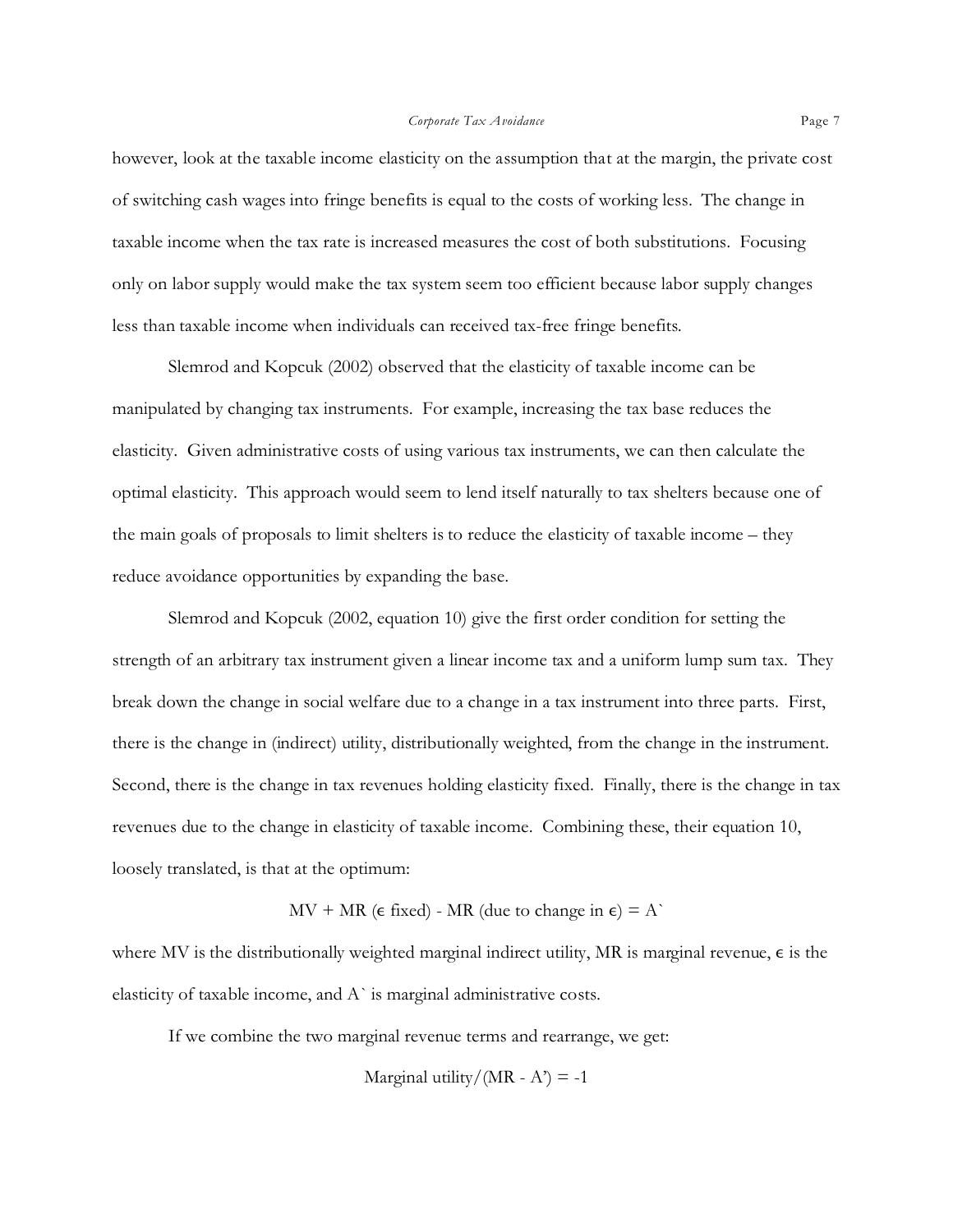This is, essentially, the MECF formula with minor changes. For example, the MECF formula uses marginal burdens instead of marginal utility, which accounts for the change in sign. In addition, the MECF formula is not set at the optimum, so the MECF does not always equal 1. The optimal elasticity is a statement about the optimal tax structure, so it equals 1. The MECF formula includes compliance costs but the elasticity formula as expressed so far does not. These differences as well as others, are insignificant.<sup>4</sup> The two measures are effectively the same (as they should be).

Given that the two measures are the same, the problem with measuring marginal burden will apply. That is, the elasticity of taxable income concept will not reduce the measurement problems because we once again cannot rely on Roy's identity to transform a change in utility into a simple measure of consumption.

The nice thing about the elasticity measure, however, it that it focuses attention on the right variable in thinking about shelters – the effect of changing shelter rules on the elasticity of taxable income. When the government issues a rule that a particular transaction no longer shelters income, it does not expect to raise revenue from taxpayers who continue to engage in that shelter. The revenue effects from shutting down a tax shelter, holding elasticity constant, are likely to be zero or close to zero. Absent tax benefits, nobody does these transactions. All of the revenue comes from changing the elasticity of taxable income.

We can see, then, that the efficiency effects of attacking shelters depend on three variables. First, we need to know the increased fees and other costs that will be incurred by those taxpayers

<sup>&</sup>lt;sup>4</sup> There are several other differences. For example, the MECF formula as given here does not include distributional weights, although these are easily added. See Slemrod and Yitzhaki (2001). Similarly, the elasticity measure breaks up the revenue change into two pieces while the MECF measure simply considers the entire change in revenue. These differences are essentially minor elements of their derivations, and it is easy to see how the two formulas are essentially the same.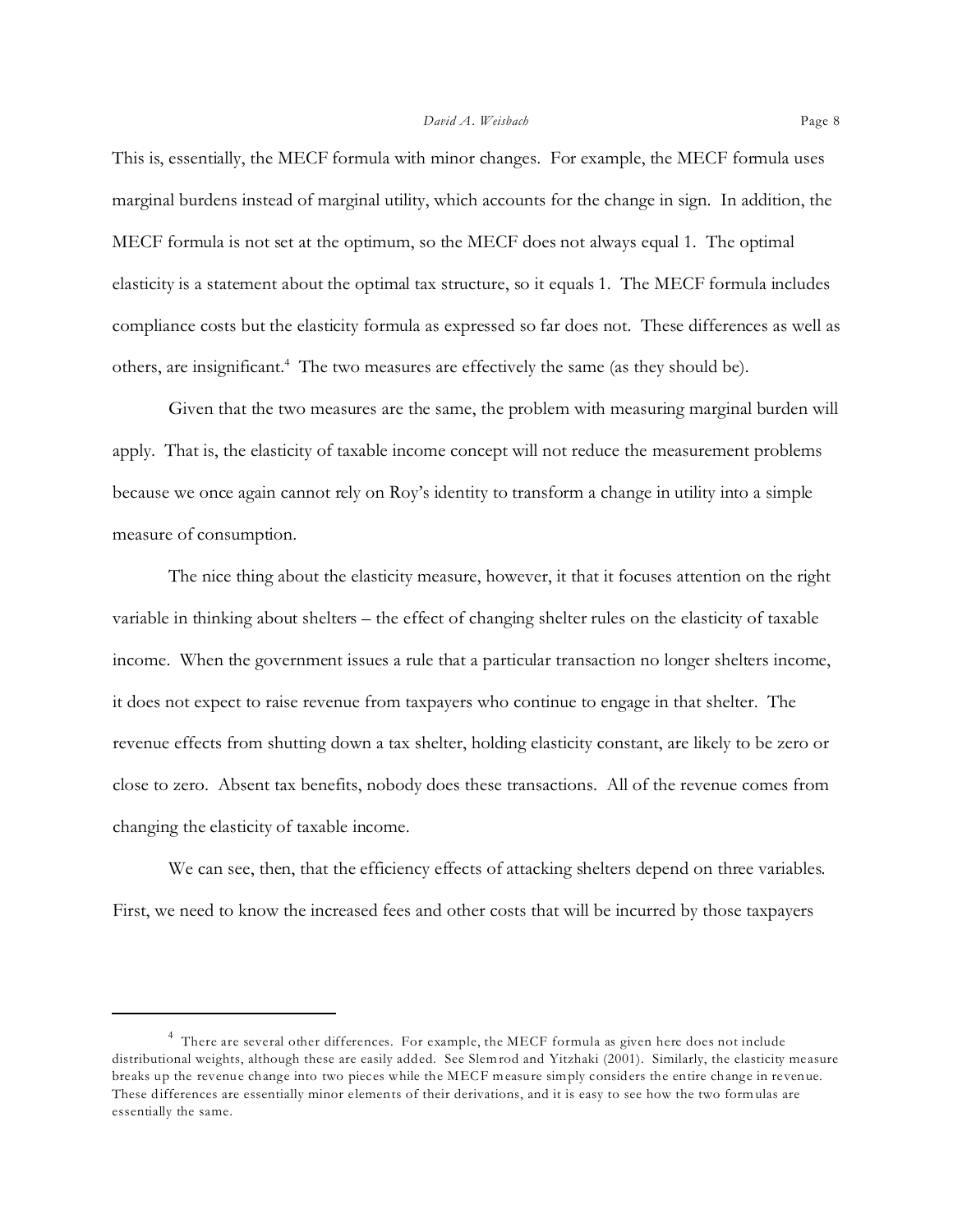who continue to shelter.<sup>5</sup> Second, we need to know the effects of changing the elasticity of taxable income. Third, we need to understand the compliance and administrative costs of various approaches to reducing shelters. Studies that focus on the volume of sheltering, while interesting, do not directly determine any of the relevant variables. Instead, they should be thought of a suggestive of the potential revenue that attacks on shelters might yield. We need to know more about the fees and other costs of shelters, the elasticity effects, which relate primarily to the availability of substitute shelters, and the compliance and administrative costs of reducing shelters.

It is easy to imagine how the avoidance/evasion type regime we have arises from this analysis. Begin with the simple case where there are only two classes of activities, allowable avoidance and disallowed evasion. Disallowed evasion is simply the class of responses to taxation that it is efficient to prevent. Tax rules preventing these activities have a low MECF. Allowable avoidance activity is the class of responses to taxation that are efficient to allow. Tax rules that would disallow these activities would have a high MECF. The dividing line is where the MECF of preventing more avoidance equal the MECF of raising money in other ways. Disallowed evasion is likely to include those activities that are relatively cheap to prevent or that would lose a lot of revenue if allowed. For example, failing to file a return or filing false returns, if allowed, would lose substantial revenue and, therefore, must be treated as disallowed evasion. Working less, while potentially creating a large revenue loss, would be difficult or impossible to prevent, and, therefore, falls into the class of allowed avoidance.

Current law uses a finer grained analysis, imposing criminal penalties for some activities and a scaled set of non-criminal penalties for others. There are two primary considerations in thinking about how to scale penalties. First, Becker (1968) suggests that we use very high criminal sanctions.

 $^5$  I have previously called this the distortionary effect. The idea is that when we increase the strength of antishelter rules, we make those shelters that remain worse. See Weisbach (2002).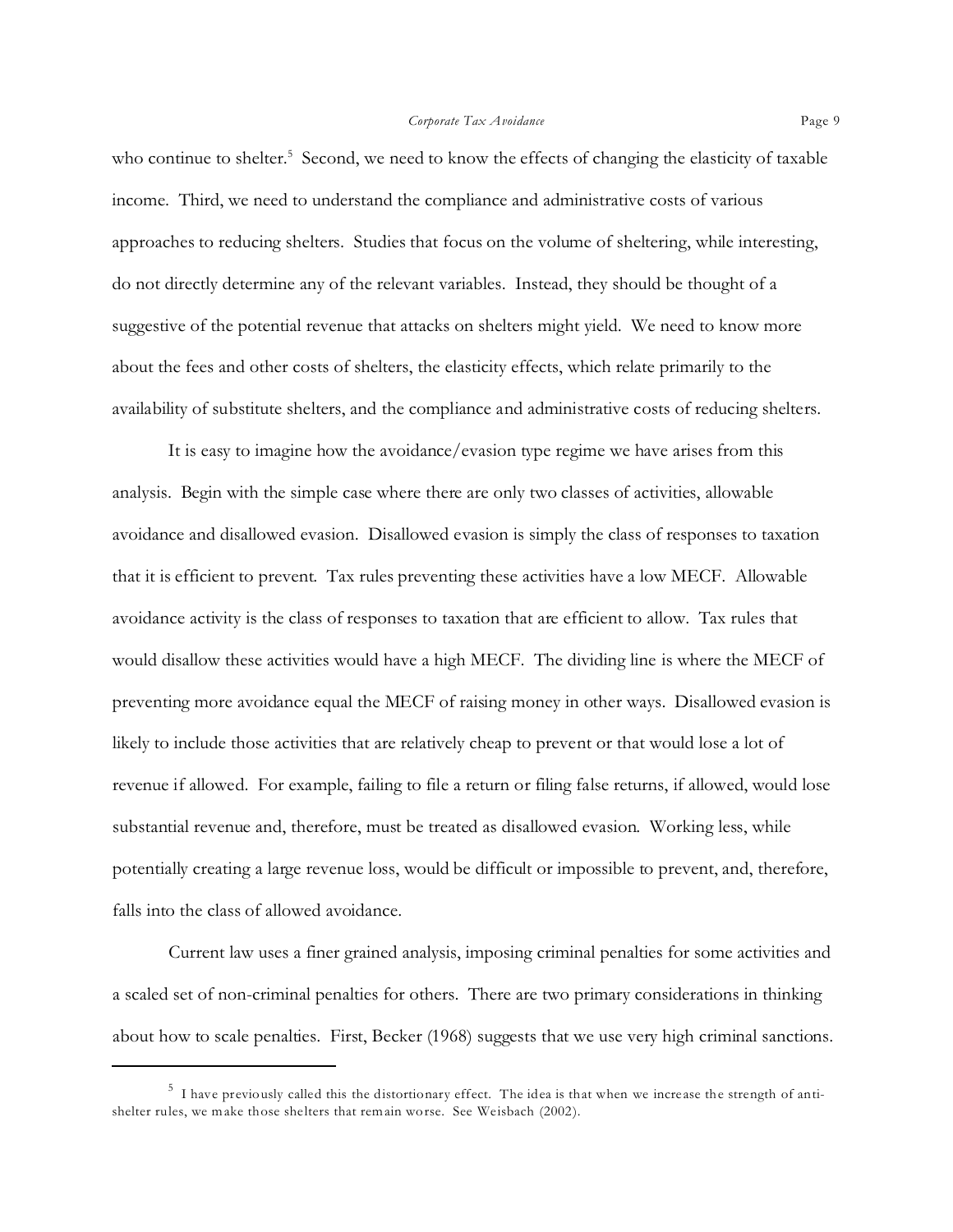But considerations of risk aversion and corruption modify this to argue for lower penalties. See, for example, Polinksy and Shavell (1979). This is particularly true where it is uncertain whether a particular activity will be treated as disallowed evasion. Second, we need to consider substitution effects among responses to taxation. If very high sanctions were imposed on all disallowed evasion, a taxpayer who engages in a minor type of evasion might have no incentive to avoid more egregious evasions. Scaled punishments limit this effect. Thus, we should expect a range of punishments for responses to taxation based on the cost of preventing an activity, the revenue raised from preventing the activity, and factors such as how well the activity can be defined.

Note also that the scope of disallowed evasion depends on the MECF of other tax instruments. If tax rates are high, MECF's are likely to be higher and we should expect more sheltering activity to be disallowed. If there are other low MECF instruments, we might not want to address sheltering. We cannot say anything about shelters in the abstract without considering alternative tax instruments.

#### **III. Using the Structure of the Tax Law to Reduce Sheltering**

The problem is translating these measures into actual policy proposals. The measures are helpful because they tell us what sort of data we need and perhaps provide intuitions about why the law takes the general form that it does. But they are a long way from, say, telling congressional staffers whether to increase disclosure and penalties, to codify an economic substance doctrine, to provide more resources to IRS litigation teams, or to not do anything. The economics literature has studied the optimal use of audits and sanctions. It has not, however, studied how the actual drafting of the tax law itself can reduce sheltering. In particular, the tax law can be made more or less complex or it can use broad anti-sheltering standards such as the economic substance doctrine.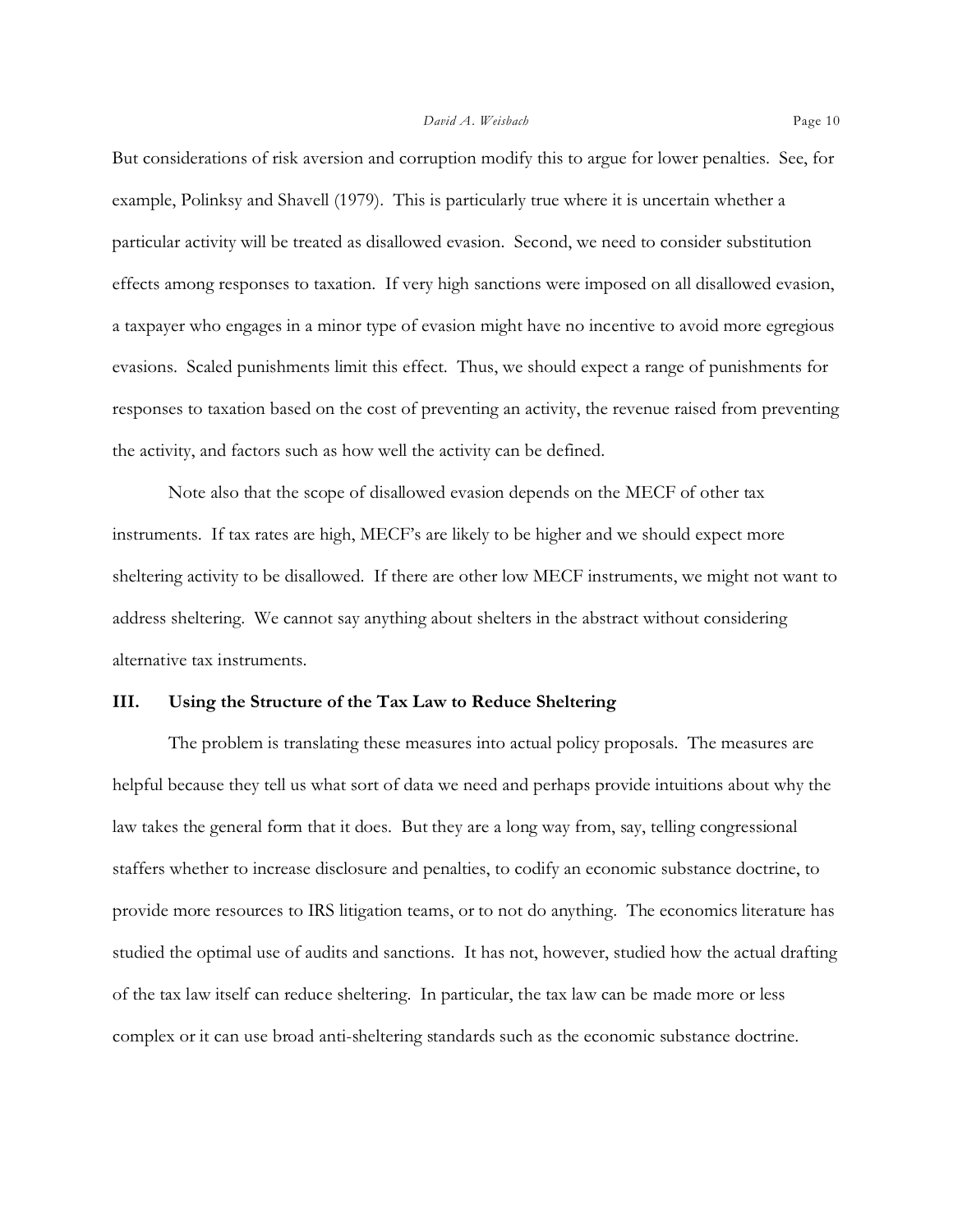These issues, like the use of audits, can and must be analyzed by examining the welfare created by each approach.<sup>6</sup> This task is taken up below.

Attacks on shelters often rely on vague standards, such as the business purpose, sham transaction, or economic substance doctrines. Under these standards, transactions that otherwise meet the literal requirements of the law are treated as not working. For example, under the business purpose doctrine, transactions must have a non-tax business purpose to be respected for tax purposes, even if the transaction otherwise meets the requirements of the tax law. Under the economic substance doctrine, transactions must change the economics of the taxpayer in a meaningful way. The exact content of these standards is uncertain, and attempts to clarify the content often conclude that the doctrines are incoherent.<sup>7</sup> Moreover, they seem to contradict the literal language of the law. The question is why these doctrines persist.

Begin by considering why we might want the tax law to use rules in most circumstances. Following Kaplow (1992) we can define a rule as a law which is given content before individuals act. Think of a speed limit that requires individuals to drive less than 55 MPH. The 55 MPH limit is a rule because the detailed content of the law is given prior to individuals acting. A standard is given content ex post, after individuals act. Suppose the law required drivers to drive reasonably instead of 55 MPH. The "drive reasonably" limit is a standard because what it means to drive reasonably will only be determined after an individual has driven and been charged with driving unreasonably.

Kaplow (1992) argues that we should choose between rules and standards to minimize the cost of determining the content of the law. If the law uses rules, so that its content is determined ex ante, the government incurs the one-time cost of determining the content but it is cheap for

 $^6$  This section is based on Weisbach (1999). Surrey (1969) makes a similar argument.

 $^7$  See, for example, Bankman (2001).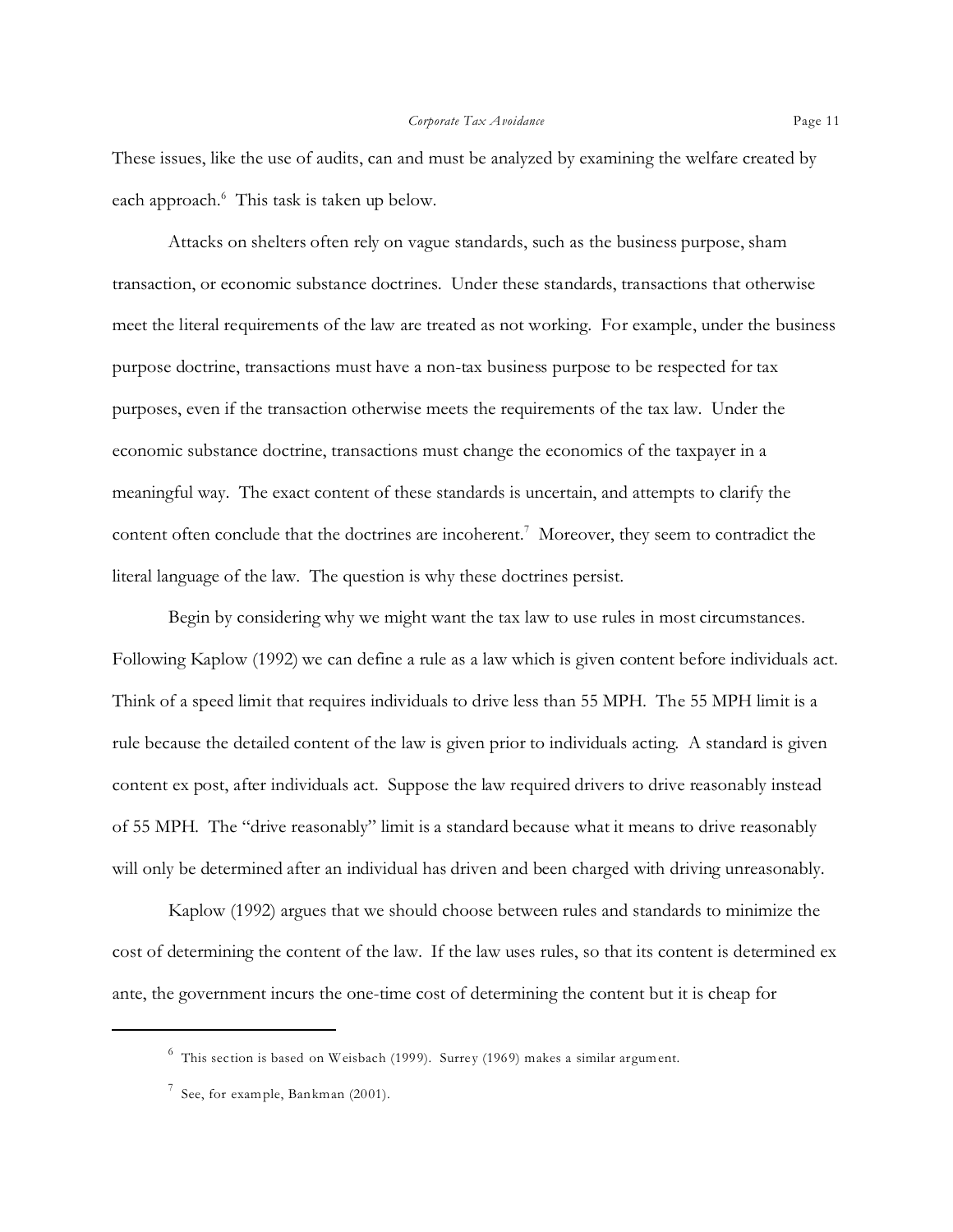individuals to look up the rule and cheap for courts or law enforcement officials to apply the law. For example, it is costly to determine the correct speed limit, but once it is determined it is simple to determine whether a driver is speeding.

If, alternatively, the law uses standards so that its content is determined ex post, the government need not incur the up front cost but it will be more expensive for individuals to determine the content of the law and more expensive for courts or law enforcement officials to apply the law. For example, the government would incur a low up front cost to require drivers to drive reasonably but it will be expensive for drivers to determine the appropriate speed and for a court to determine whether a driver was in fact driving reasonably. The tort system largely relies on standards, namely that individuals must take due care. Presumably it does this because it is cheaper to determine due care ex post than to try to specify all the details of care ex ante.

It is cheaper to use rules than standards for the vast majority of the tax law. Because most tax rules apply millions or hundreds of millions of times, it is likely that it is cheaper for the government to incur the one-time cost of promulgating rules than for individuals to have to guess at the content of the law. More generally, if the law applies with great frequency, ex ante promulgation of rules takes advantage of economies of scale incurred by the government, and, therefore, rules are likely to be desirable.

A key assumption in this argument is that the content of the law is the same for both rules and standards, and the only issue is how to promulgate that content at the least cost. That is, for minimization of promulgation costs to be the appropriate social goal, we have to believe that the content of the law is the same, so that the benefits of some particular law are the same regardless of whether it is promulgated as a rule or a standard. This may often be a good first approximation. Standards have the advantage of more information because they occur later in time. But rules have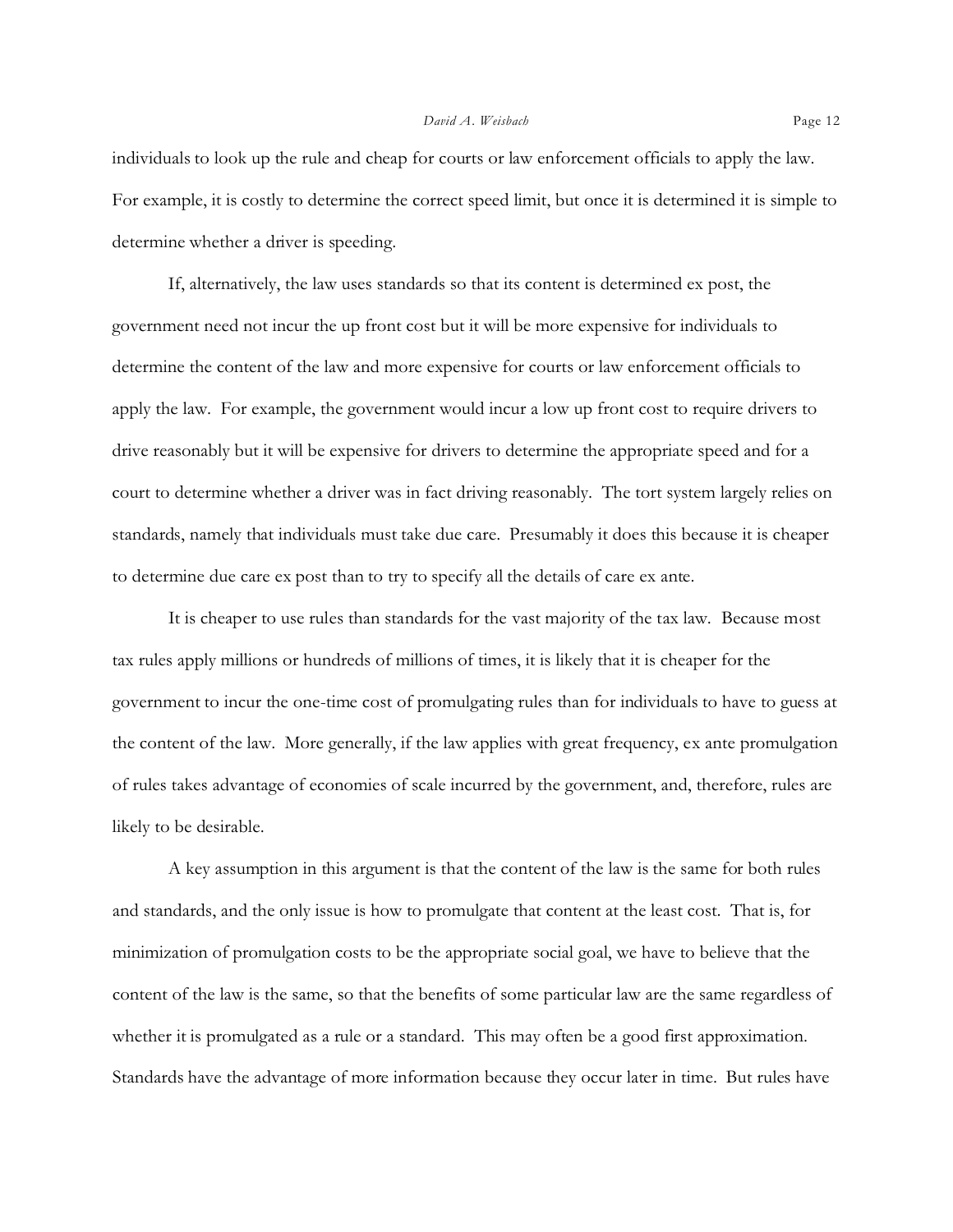the advantage of economies of scale in determining the right content. While the likely content might be different in most cases, there may be no systematic pattern to the differences. Neither rules nor standards can be expected to be systematically more accurate or biased in one direction or another. Equal content might be as good or better an assumption as any other and, therefore minimizing the cost of promulgation is a reasonable goal.

There is at least one place, however, where the differences in content between rules and standards are likely to be systematic and to favor standards – tax shelters. The argument is that rules would have to be systematically more complex than standards, making the total costs of applying the law higher with a pure rules-based approach.

To see this, suppose that the tax law only used rules. One would expect that in specifying the content of most laws, it would be sufficient to provide content for common transactions. If uncommon ones are improperly regulated, the social losses are likely to be small because they are, by assumption, uncommon. This strategy does not work, however, for the tax law. The reason is that if a rare transaction is taxed incorrectly, there will be an opportunity to shelter income. Once the opportunity is discovered, the transaction will become common as taxpayers take advantage of it. Thus, if the tax law relied exclusively on rules, it would have to correctly specify the treatment of rare transactions, indeed of transactions that have never yet occurred or even been considered. Otherwise, a purely rules-based approach will be subject to easy manipulation.

An approach that mixes rules and standards, such as current law, does not have this flaw. Rules can be used to cover common transactions. If an uncommon transaction is mis-taxed and occurs, standards can trump the rules to provide an appropriate result. If individuals know that standards will trump rules to provide an appropriate result, there will be no incentive to discover the odd mis-taxed transaction. Therefore, it is unlikely that these rare transactions will ever occur and,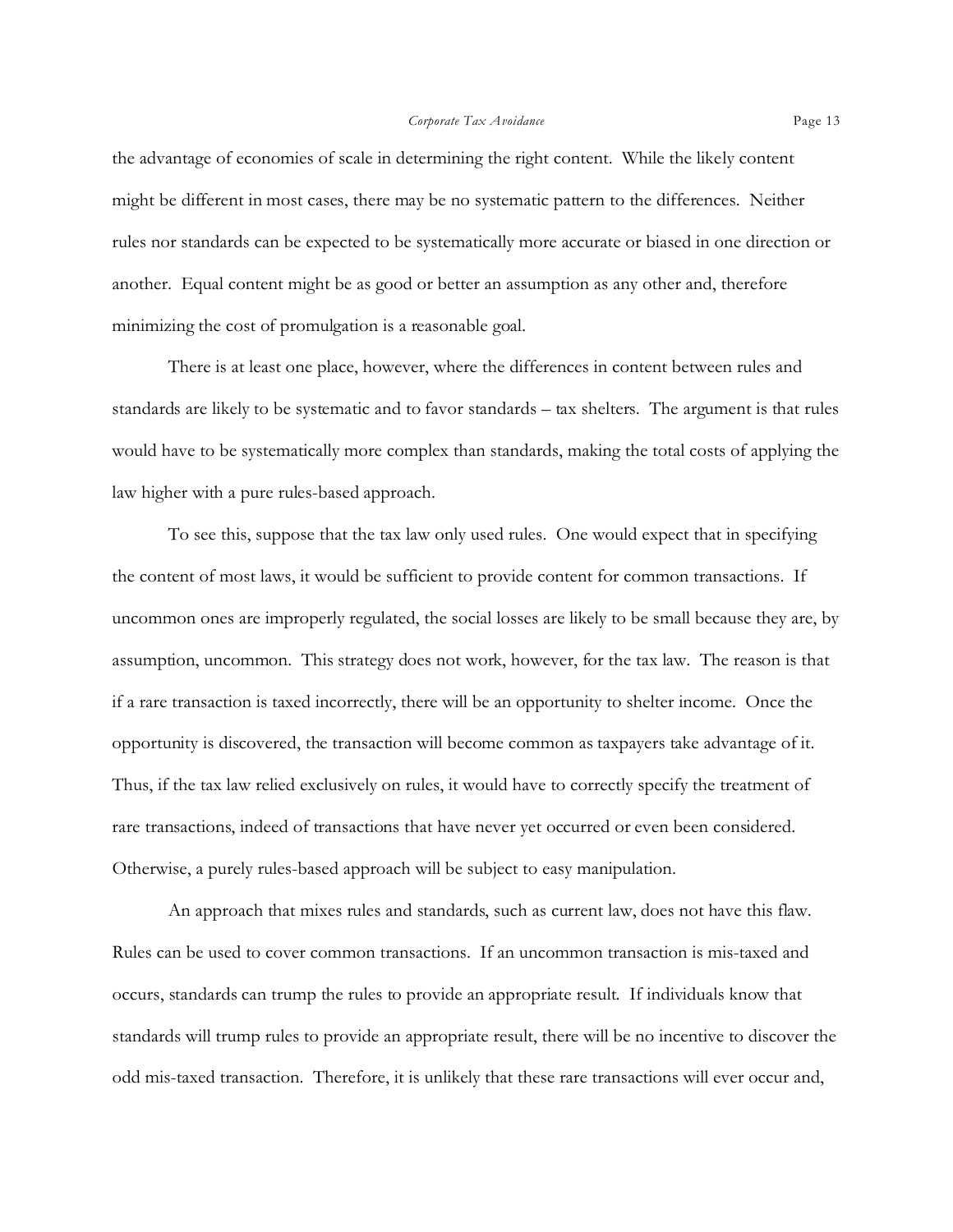the content of the law in these odd cases need never be given. The standards-based approach thus avoids the complexity of a purely rules-based approach. A mix of rules and over-riding standards minimizes the overall cost of promulgating the tax law. We should expect the law to take this approach, as it does, mixing a set of detailed rules with over-riding standards.

The hard part, of course, is determining the optimal mix of rules and standards, and specifying when exactly standards will trump rules. I believe that failure to appreciate the simplifying aspect of standards has led to a approach that is too rules-oriented. In addition, the tax bar, which has a significant impact on the drafting of the tax law, opposes the uncertainty of standards because it impedes their ability to give tax advice. The tax bar, in this regard, however, poorly represents the interests of its clients. There is no reason to believe that business taxpayers would be significantly averse to uncertainty and good reasons to believe that increasing reliance on standards would reduce compliance and administrative costs.

The question of when standards should trump the usual rules is also not difficult. One merely needs to apply the logic of having standards. Standards are needed when the tax rules mistax a rare transaction. Standards, therefore, should apply when the rules (or the drafters) fail to anticipate a rare transaction and when mis-taxation of the transaction would lead to the problem of a proliferation of the mis-taxed transaction. Otherwise, the usual rules should govern. The application of this principle in any given case will be difficult, but the concept is straightforward.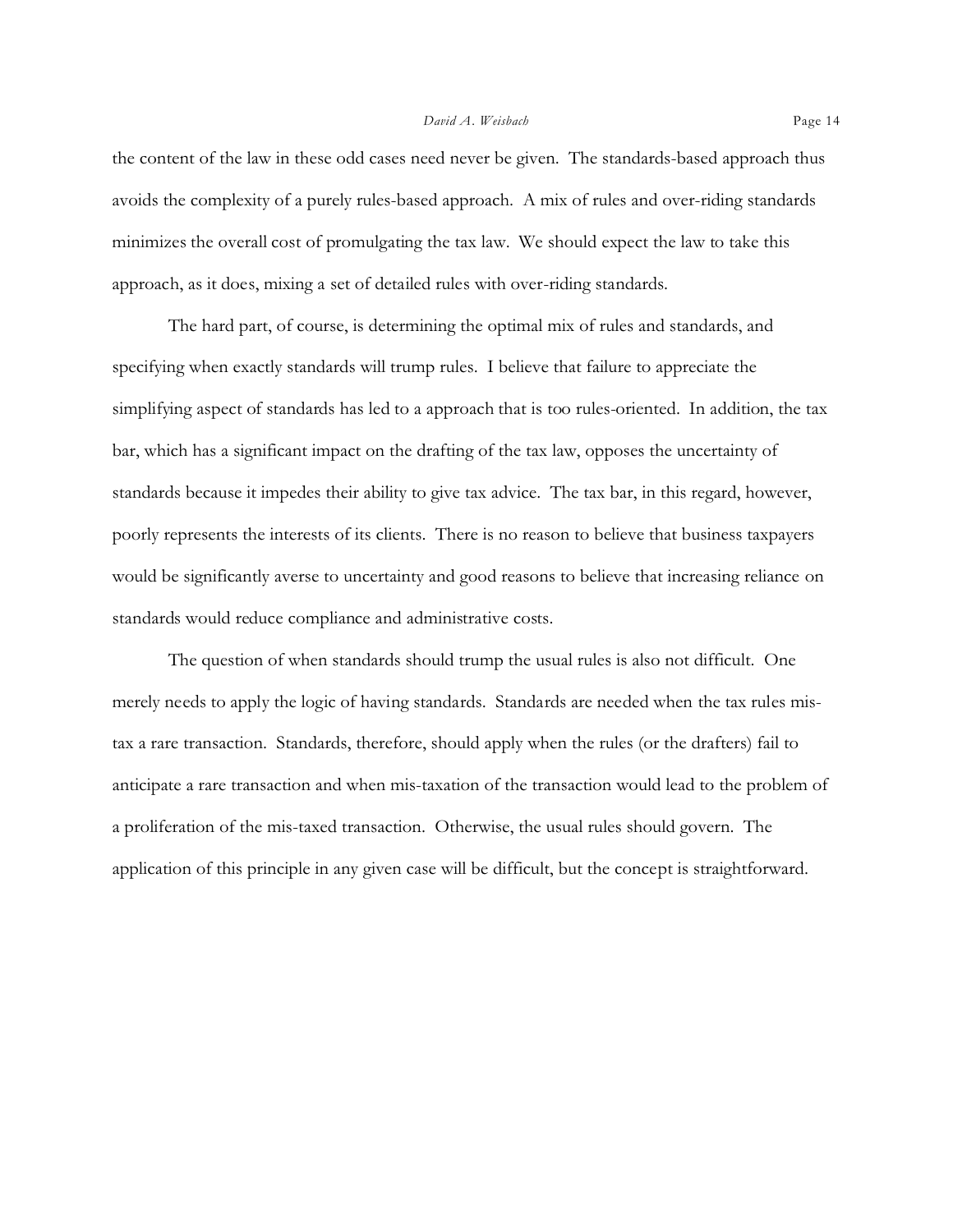#### **References**

- Allingham, Michael.G. and Agnar Sandmo. Income Tax Evasion: A Theoretical Analysis. *Journal of Public Economics* 1 (November 1972): 323-338.
- Bankman, Joseph. The Economic Substance Doctrine. *University of Southern California Law Review* 74 (2001): 5-30.
- Becker, Gary. Crime and Punishment: An Economic Approach. *Journal of Political Economy* 76(2) (1968): 169-217.
- Feldstein, Martin. Tax Avoidance and the Deadweight Loss of the Income Tax. *Review of Economics and Statistics* 81(4) (1999): 674-680.
- Kaplow, Louis. Rules verus Standards: An Economic Analysis. *Duke Law Journal* 42 (1992): 557- 629.
- Polinksy, A. Mitchell, and Shavell, Steven. The Optimal Tradeoff Between the Probability and Magnitude of Fines. *American Economic Review* 69 (1979): 880-891.
- Slemrod, Joel. Optimal Taxation and Optimal Tax Systems. *Journal of Economic Perspectives* 4(1) (1990): 157-178.
- Slemrod, Joel, and Wojciech Kopczuk. The Optimal Elasticity of Taxable Income. *Journal of Public Economics* 84 (2002): 91-112.
- Slemrod, Joel, and Shlomo Yitzhaki. The Cost of Taxation and the Marginal Efficiency Cost of Funds. *International Monetary Fund Staff Papers* 43(1) (1996): 172-198.
- Slemrod, Joel, and Shlomo Yitzhaki, Integrating Expenditure and Tax Decisions: The Marginal cost of Funds and the Marginal Benefit of Projects. *National Tax Journal*, 54(2) (2001): 189-201.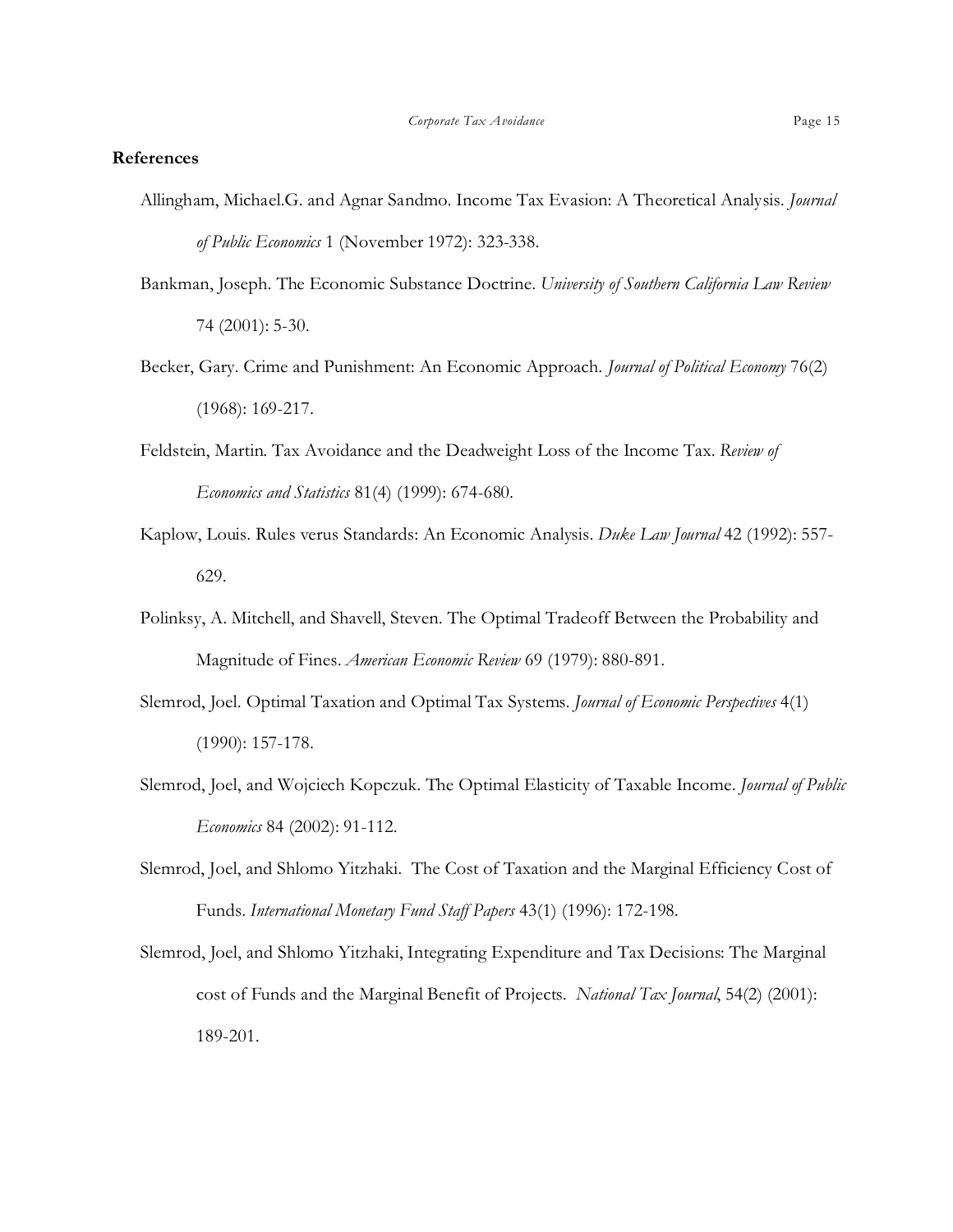- Slemrod, Joel and Shlomo Yitzhaki. Tax Avoidance, Evasion, and Administration. In Alan J. Auerbach and Martin Feldstein, ed. *Handbook of Public Economics Vol. 3.* Elsevier, 2002, pp.1425-1470.
- Stern, Nicholas. Optimum Taxation with Errors in Administration. *Journal of Public Economics* 17(2) (1982): 181-211.
- Surrey, Stanley J. Complexity and the Internal Revenue Code: The Problem of the Management of Tax Detail. *Law & Contemporary Problems* 34 (1969) 673-710 .

Tresch, Richard. *Public Finance, A Normative Theory.* San Diego: Academic Press, 2002.

- Weisbach, David. Formalism in the Tax Law. *University of Chicago L. Rev*. 66(1999): 860-886.
- Weisbach, David. An Economic Analysis of Anti-Tax Avoidance Doctrines. *American Law and Economics Review* 4 (2002): 88-115.
- Wilson, John D. On the Optimal Tax Base for Commodity Taxation. *American Economic Review* 79 (5) (1989): 1196-1206.
- Yitzhaki, Shlomo. A Note on Optimal Taxation and Administrative Costs. *American Economic*

*Review* 69(2) (1979): 475-480.

Readers with comments should address them to:

David A. Weisbach University of Chicago Law School 1111 East 60th Street Chicago, IL 60637 d-weisbach@uchicago.edu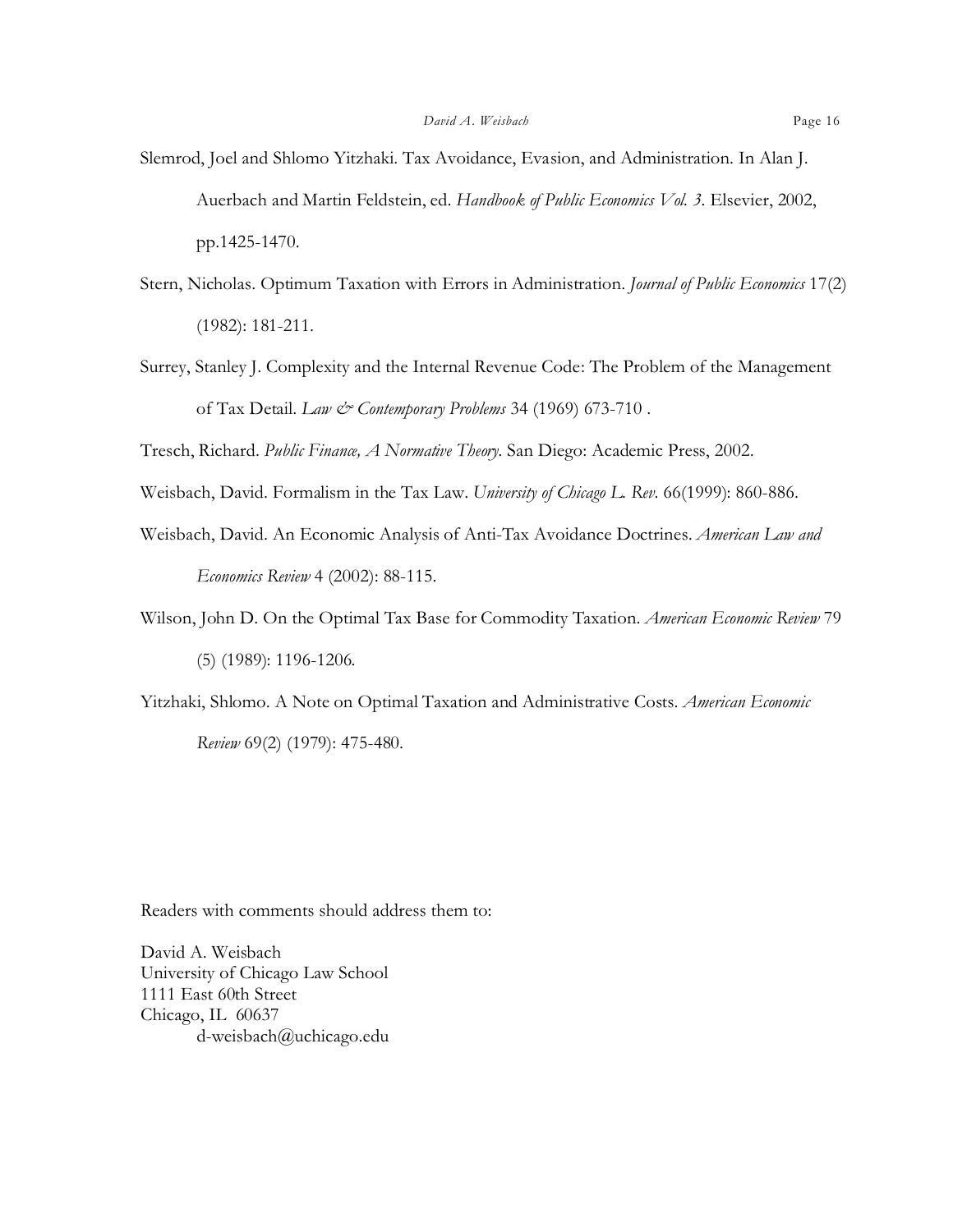## Chicago Working Papers in Law and Economics (Second Series)

- 1. William M. Landes, Copyright Protection of Letters, Diaries and Other Unpublished Works: An Economic Approach (July 1991)
- 2. Richard A. Epstein, The Path to *The T. J. Hooper*: The Theory and History of Custom in the Law of Tort (August 1991)
- 3. Cass R. Sunstein, On Property and Constitutionalism (September 1991)
- 4. Richard A. Posner, Blackmail, Privacy, and Freedom of Contract (February 1992)
- 5. Randal C. Picker, Security Interests, Misbehavior, and Common Pools (February 1992)
- 6. Tomas J. Philipson & Richard A. Posner, Optimal Regulation of AIDS (April 1992)
- 7. Douglas G. Baird, Revisiting Auctions in Chapter 11 (April 1992)
- 8. William M. Landes, Sequential versus Unitary Trials: An Economic Analysis (July 1992)
- 9. William M. Landes & Richard A. Posner, The Influence of Economics on Law: A Quantitative Study (August 1992)
- 10. Alan O. Sykes, The Welfare Economics of Immigration Law: A Theoretical Survey With An Analysis of U.S. Policy (September 1992)
- 11. Douglas G. Baird, 1992 Katz Lecture: Reconstructing Contracts (November 1992)
- 12. Gary S. Becker, The Economic Way of Looking at Life (January 1993)
- 13. J. Mark Ramseyer, Credibly Committing to Efficiency Wages: Cotton Spinning Cartels in Imperial Japan (March 1993)
- 14. Cass R. Sunstein, Endogenous Preferences, Environmental Law (April 1993)
- 15. Richard A. Posner, What Do Judges and Justices Maximize? (The Same Thing Everyone Else Does) (April 1993)
- 16. Lucian Arye Bebchuk and Randal C. Picker, Bankruptcy Rules, Managerial Entrenchment, and Firm-Specific Human Capital (August 1993)
- 17. J. Mark Ramseyer, Explicit Reasons for Implicit Contracts: The Legal Logic to the Japanese Main Bank System (August 1993)
- 18. William M. Landes and Richard A. Posner, The Economics of Anticipatory Adjudication (September 1993)
- 19. Kenneth W. Dam, The Economic Underpinnings of Patent Law (September 1993)
- 20. Alan O. Sykes, An Introduction to Regression Analysis (October 1993)
- 21. Richard A. Epstein, The Ubiquity of the Benefit Principle (March 1994)
- 22. Randal C. Picker, An Introduction to Game Theory and the Law (June 1994)
- 23. William M. Landes, Counterclaims: An Economic Analysis (June 1994)
- 24. J. Mark Ramseyer, The Market for Children: Evidence from Early Modern Japan (August 1994)
- 25. Robert H. Gertner and Geoffrey P. Miller, Settlement Escrows (August 1994)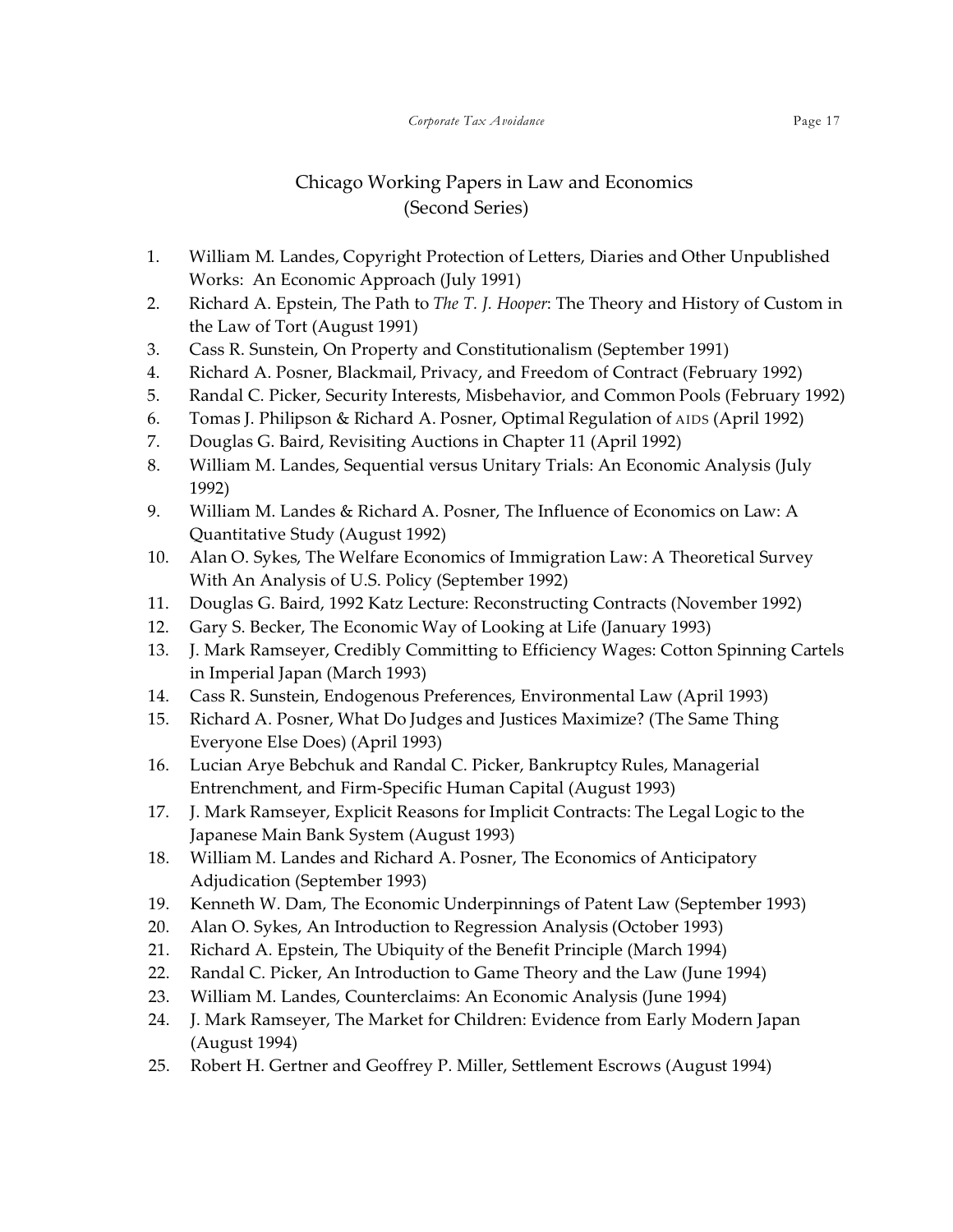- 26. Kenneth W. Dam, Some Economic Considerations in the Intellectual Property Protection of Software (August 1994)
- 27. Cass R. Sunstein, Rules and Rulelessness, (October 1994)
- 28. David Friedman, More Justice for Less Money: A Step Beyond *Cimino* (December 1994)
- 29. Daniel Shaviro, Budget Deficits and the Intergenerational Distribution of Lifetime Consumption (January 1995)
- 30. Douglas G. Baird, The Law and Economics of Contract Damages (February 1995)
- 31. Daniel Kessler, Thomas Meites, and Geoffrey P. Miller, Explaining Deviations from the Fifty Percent Rule: A Multimodal Approach to the Selection of Cases for Litigation (March 1995)
- 32. Geoffrey P. Miller, Das Kapital: Solvency Regulation of the American Business Enterprise (April 1995)
- 33. Richard Craswell, Freedom of Contract (August 1995)
- 34. J. Mark Ramseyer, Public Choice (November 1995)
- 35. Kenneth W. Dam, Intellectual Property in an Age of Software and Biotechnology (November 1995)
- 36. Cass R. Sunstein, Social Norms and Social Roles (January 1996)
- 37. J. Mark Ramseyer and Eric B. Rasmusen, Judicial Independence in Civil Law Regimes: Econometrics from Japan (January 1996)
- 38. Richard A. Epstein, Transaction Costs and Property Rights: Or Do Good Fences Make Good Neighbors? (March 1996)
- 39. Cass R. Sunstein, The Cost-Benefit State (May 1996)
- 40. William M. Landes and Richard A. Posner, The Economics of Legal Disputes Over the Ownership of Works of Art and Other Collectibles (July 1996)
- 41. John R. Lott, Jr. and David B. Mustard, Crime, Deterrence, and Right-to-Carry Concealed Handguns (August 1996)
- 42. Cass R. Sunstein, Health-Health Tradeoffs (September 1996)
- 43. G. Baird, The Hidden Virtues of Chapter 11: An Overview of the Law and Economics of Financially Distressed Firms (March 1997)
- 44. Richard A. Posner, Community, Wealth, and Equality (March 1997)
- 45. William M. Landes, The Art of Law and Economics: An Autobiographical Essay (March 1997)
- 46. Cass R. Sunstein, Behavioral Analysis of Law (April 1997)
- 47. John R. Lott, Jr. and Kermit Daniel, Term Limits and Electoral Competitiveness: Evidence from California's State Legislative Races (May 1997)
- 48. Randal C. Picker, Simple Games in a Complex World: A Generative Approach to the Adoption of Norms (June 1997)
- 49. Richard A. Epstein, Contracts Small and Contracts Large: Contract Law through the Lens of Laissez-Faire (August 1997)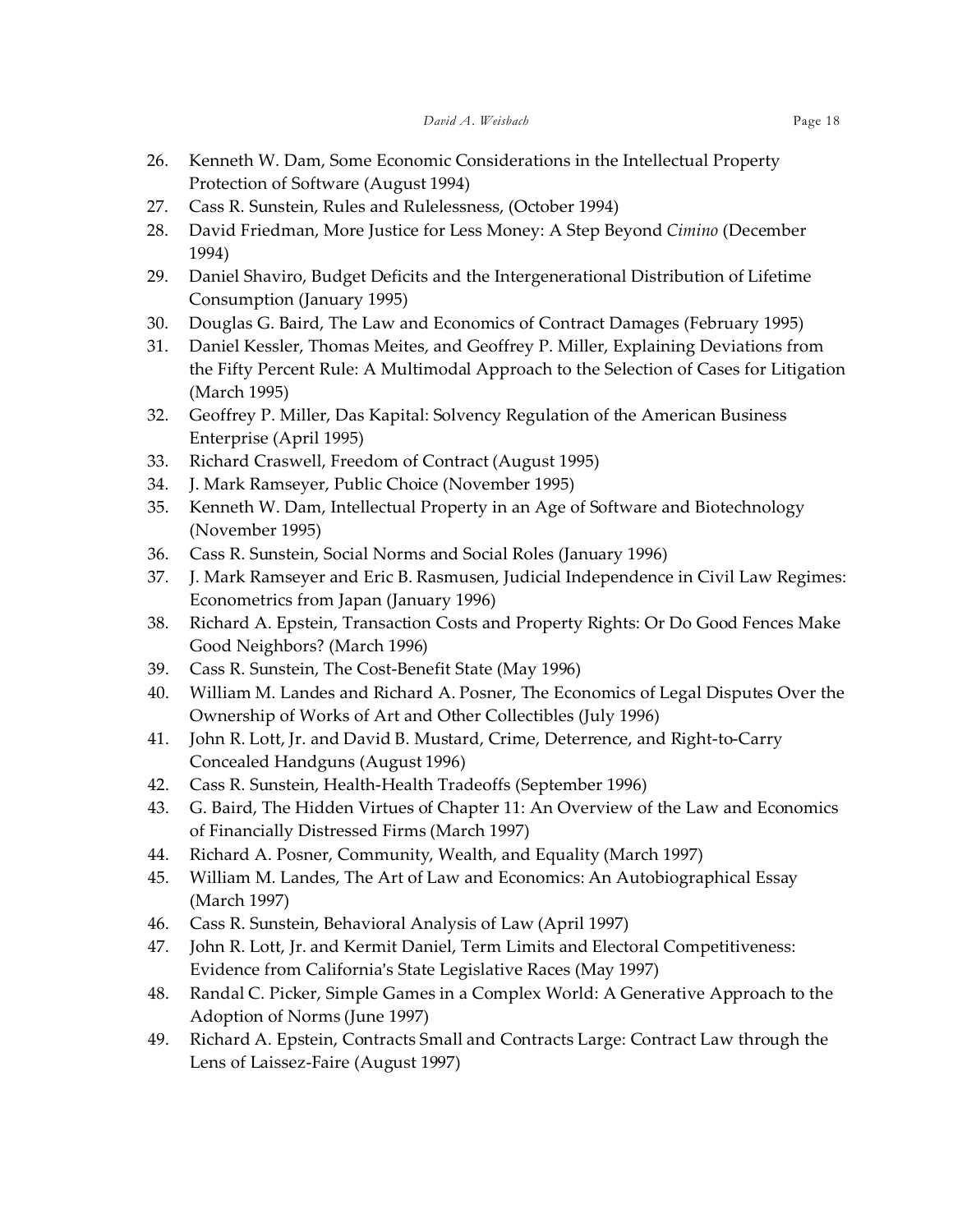- 50. Cass R. Sunstein, Daniel Kahneman, and David Schkade, Assessing Punitive Damages (with Notes on Cognition and Valuation in Law) (December 1997)
- 51. William M. Landes, Lawrence Lessig, and Michael E. Solimine, Judicial Influence: A Citation Analysis of Federal Courts of Appeals Judges (January 1998)
- 52. John R. Lott, Jr., A Simple Explanation for Why Campaign Expenditures are Increasing: The Government is Getting Bigger (February 1998)
- 53. Richard A. Posner, Values and Consequences: An Introduction to Economic Analysis of Law (March 1998)
- 54. Denise DiPasquale and Edward L. Glaeser, Incentives and Social Capital: Are Homeowners Better Citizens? (April 1998)
- 55. Christine Jolls, Cass R. Sunstein, and Richard Thaler, A Behavioral Approach to Law and Economics (May 1998)
- 56. John R. Lott, Jr., Does a Helping Hand Put Others At Risk?: Affirmative Action, Police Departments, and Crime (May 1998)
- 57. Cass R. Sunstein and Edna Ullmann-Margalit, Second-Order Decisions (June 1998)
- 58. Jonathan M. Karpoff and John R. Lott, Jr., Punitive Damages: Their Determinants, Effects on Firm Value, and the Impact of Supreme Court and Congressional Attempts to Limit Awards (July 1998)
- 59. Kenneth W. Dam, Self-Help in the Digital Jungle (August 1998)
- 60. John R. Lott, Jr., How Dramatically Did Women's Suffrage Change the Size and Scope of Government? (September 1998)
- 61. Kevin A. Kordana and Eric A. Posner, A Positive Theory of Chapter 11 (October 1998)
- 62. David A. Weisbach, Line Drawing, Doctrine, and Efficiency in the Tax Law (November 1998)
- 63. Jack L. Goldsmith and Eric A. Posner, A Theory of Customary International Law (November 1998)
- 64. John R. Lott, Jr., Public Schooling, Indoctrination, and Totalitarianism (December 1998)
- 65. Cass R. Sunstein, Private Broadcasters and the Public Interest: Notes Toward A "Third Way" (January 1999)
- 66. Richard A. Posner, An Economic Approach to the Law of Evidence (February 1999)
- 67. Yannis Bakos, Erik Brynjolfsson, Douglas Lichtman, Shared Information Goods (February 1999)
- 68. Kenneth W. Dam, Intellectual Property and the Academic Enterprise (February 1999)
- 69. Gertrud M. Fremling and Richard A. Posner, Status Signaling and the Law, with Particular Application to Sexual Harassment (March 1999)
- 70. Cass R. Sunstein, Must Formalism Be Defended Empirically? (March 1999)
- 71. Jonathan M. Karpoff, John R. Lott, Jr., and Graeme Rankine, Environmental Violations, Legal Penalties, and Reputation Costs (March 1999)
- 72. Matthew D. Adler and Eric A. Posner, Rethinking Cost-Benefit Analysis (April 1999)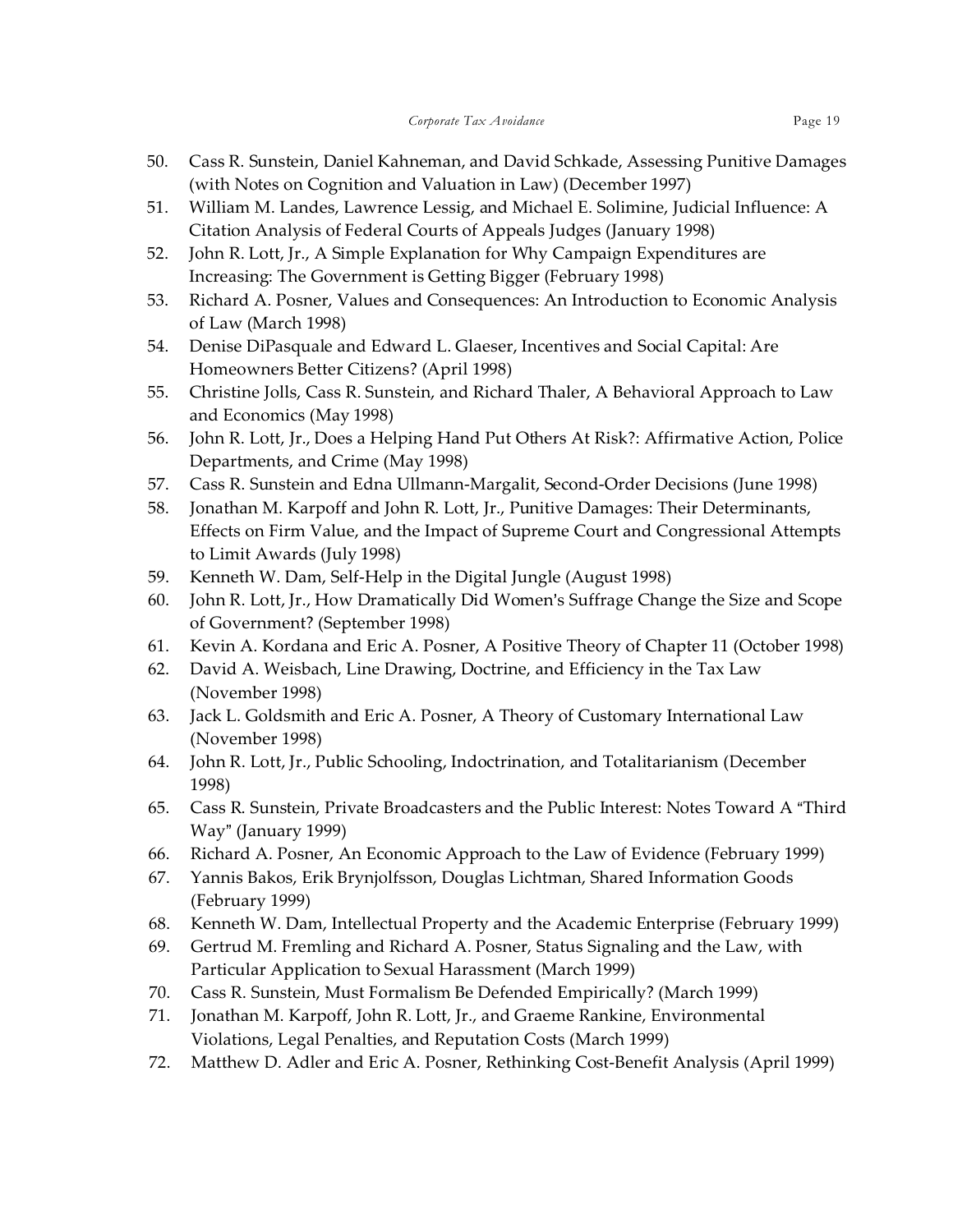- 73. John R. Lott, Jr. and William M. Landes, Multiple Victim Public Shooting, Bombings, and Right-to-Carry Concealed Handgun Laws: Contrasting Private and Public Law Enforcement (April 1999)
- 74. Lisa Bernstein, The Questionable Empirical Basis of Article 2's Incorporation Strategy: A Preliminary Study (May 1999)
- 75. Richard A. Epstein, Deconstructing Privacy: and Putting It Back Together Again (May 1999)
- 76. William M. Landes, Winning the Art Lottery: The Economic Returns to the Ganz Collection (May 1999)
- 77. Cass R. Sunstein, David Schkade, and Daniel Kahneman, Do People Want Optimal Deterrence? (June 1999)
- 78. Tomas J. Philipson and Richard A. Posner, The Long-Run Growth in Obesity as a Function of Technological Change (June 1999)
- 79. David A. Weisbach, Ironing Out the Flat Tax (August 1999)
- 80. Eric A. Posner, A Theory of Contract Law under Conditions of Radical Judicial Error (August 1999)
- 81. David Schkade, Cass R. Sunstein, and Daniel Kahneman, Are Juries Less Erratic than Individuals? Deliberation, Polarization, and Punitive Damages (September 1999)
- 82. Cass R. Sunstein, Nondelegation Canons (September 1999)
- 83. Richard A. Posner, The Theory and Practice of Citations Analysis, with Special Reference to Law and Economics (September 1999)
- 84. Randal C. Picker, Regulating Network Industries: A Look at *Intel* (October 1999)
- 85. Cass R. Sunstein, Cognition and Cost-Benefit Analysis (October 1999)
- 86. Douglas G. Baird and Edward R. Morrison, Optimal Timing and Legal Decisionmaking: The Case of the Liquidation Decision in Bankruptcy (October 1999)
- 87. Gertrud M. Fremling and Richard A. Posner, Market Signaling of Personal Characteristics (November 1999)
- 88. Matthew D. Adler and Eric A. Posner, Implementing Cost-Benefit Analysis When Preferences Are Distorted (November 1999)
- 89. Richard A. Posner, Orwell versus Huxley: Economics, Technology, Privacy, and Satire (November 1999)
- 90. David A. Weisbach, Should the Tax Law Require Current Accrual of Interest on Derivative Financial Instruments? (December 1999)
- 91. Cass R. Sunstein, The Law of Group Polarization (December 1999)
- 92. Eric A. Posner, Agency Models in Law and Economics (January 2000)
- 93. Karen Eggleston, Eric A. Posner, and Richard Zeckhauser, Simplicity and Complexity in Contracts (January 2000)
- 94. Douglas G. Baird and Robert K. Rasmussen, Boyd's Legacy and Blackstone's Ghost (February 2000)
- 95. David Schkade, Cass R. Sunstein, Daniel Kahneman, Deliberating about Dollars: The Severity Shift (February 2000)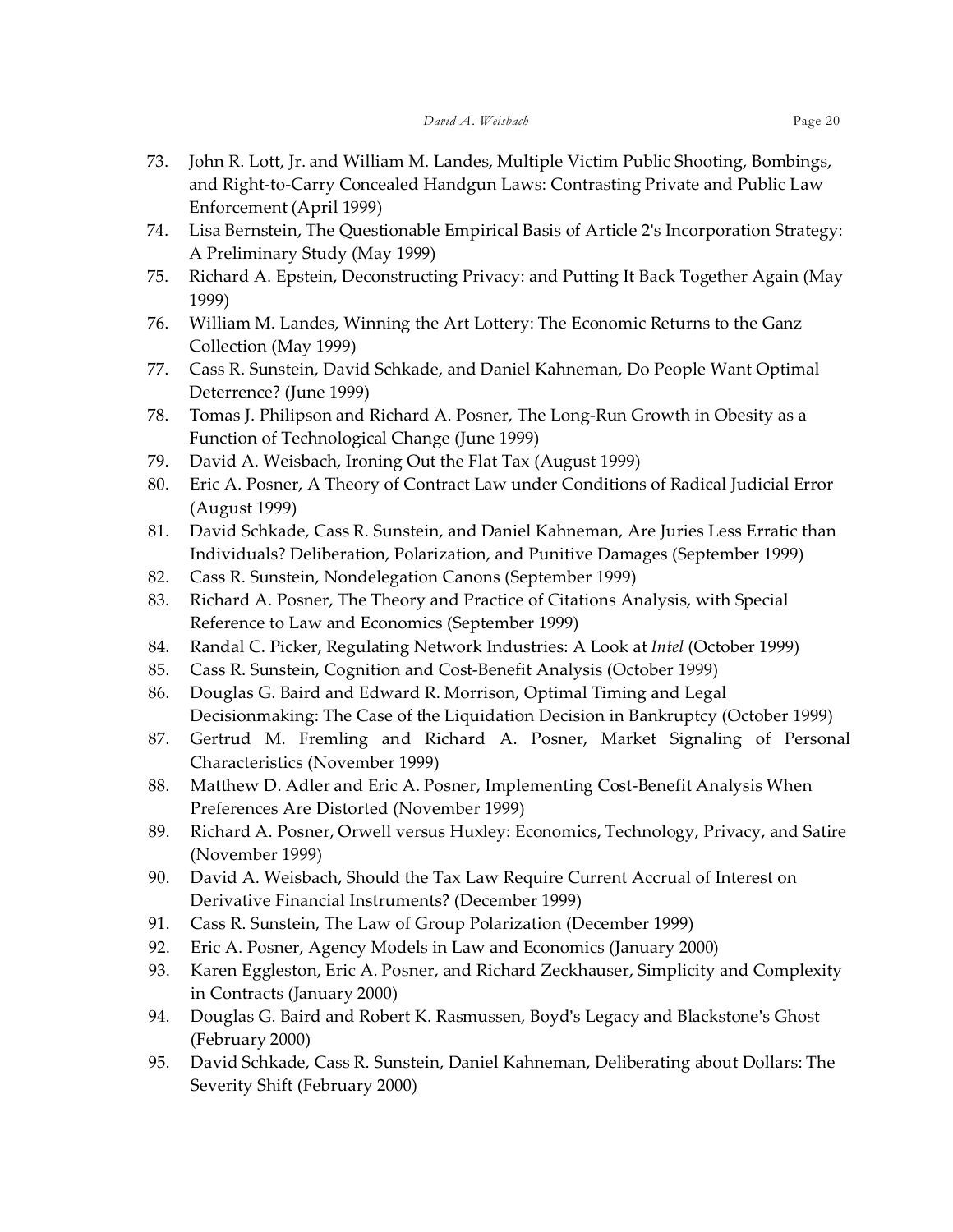- 96. Richard A. Posner and Eric B. Rasmusen, Creating and Enforcing Norms, with Special Reference to Sanctions (March 2000)
- 97. Douglas Lichtman, Property Rights in Emerging Platform Technologies (April 2000)
- 98. Cass R. Sunstein and Edna Ullmann-Margalit, Solidarity in Consumption (May 2000)
- 99. David A. Weisbach, An Economic Analysis of Anti-Tax Avoidance Laws (May 2000, revised May 2002)
- 100. Cass R. Sunstein, Human Behavior and the Law of Work (June 2000)
- 101. William M. Landes and Richard A. Posner, Harmless Error (June 2000)
- 102. Robert H. Frank and Cass R. Sunstein, Cost-Benefit Analysis and Relative Position (August 2000)
- 103. Eric A. Posner, Law and the Emotions (September 2000)
- 104. Cass R. Sunstein, Cost-Benefit Default Principles (October 2000)
- 105. Jack Goldsmith and Alan Sykes, The Dormant Commerce Clause and the Internet (November 2000)
- 106. Richard A. Posner, Antitrust in the New Economy (November 2000)
- 107. Douglas Lichtman, Scott Baker, and Kate Kraus, Strategic Disclosure in the Patent System (November 2000)
- 108. Jack L. Goldsmith and Eric A. Posner, Moral and Legal Rhetoric in International Relations: A Rational Choice Perspective (November 2000)
- 109. William Meadow and Cass R. Sunstein, Statistics, Not Experts (December 2000)
- 110. Saul Levmore, Conjunction and Aggregation (December 2000)
- 111. Saul Levmore, Puzzling Stock Options and Compensation Norms (December 2000)
- 112. Richard A. Epstein and Alan O. Sykes, The Assault on Managed Care: Vicarious Liability, Class Actions and the Patient's Bill of Rights (December 2000)
- 113. William M. Landes, Copyright, Borrowed Images and Appropriation Art: An Economic Approach (December 2000)
- 114. Cass R. Sunstein, Switching the Default Rule (January 2001)
- 115. George G. Triantis, Financial Contract Design in the World of Venture Capital (January 2001)
- 116. Jack Goldsmith, Statutory Foreign Affairs Preemption (February 2001)
- 117. Richard Hynes and Eric A. Posner, The Law and Economics of Consumer Finance (February 2001)
- 118. Cass R. Sunstein, Academic Fads and Fashions (with Special Reference to Law) (March 2001)
- 119. Eric A. Posner, Controlling Agencies with Cost-Benefit Analysis: A Positive Political Theory Perspective (April 2001)
- 120. Douglas G. Baird, Does Bogart Still Get Scale? Rights of Publicity in the Digital Age (April 2001)
- 121. Douglas G. Baird and Robert K. Rasmussen, Control Rights, Priority Rights and the Conceptual Foundations of Corporate Reorganization (April 2001)
- 122. David A. Weisbach, Ten Truths about Tax Shelters (May 2001)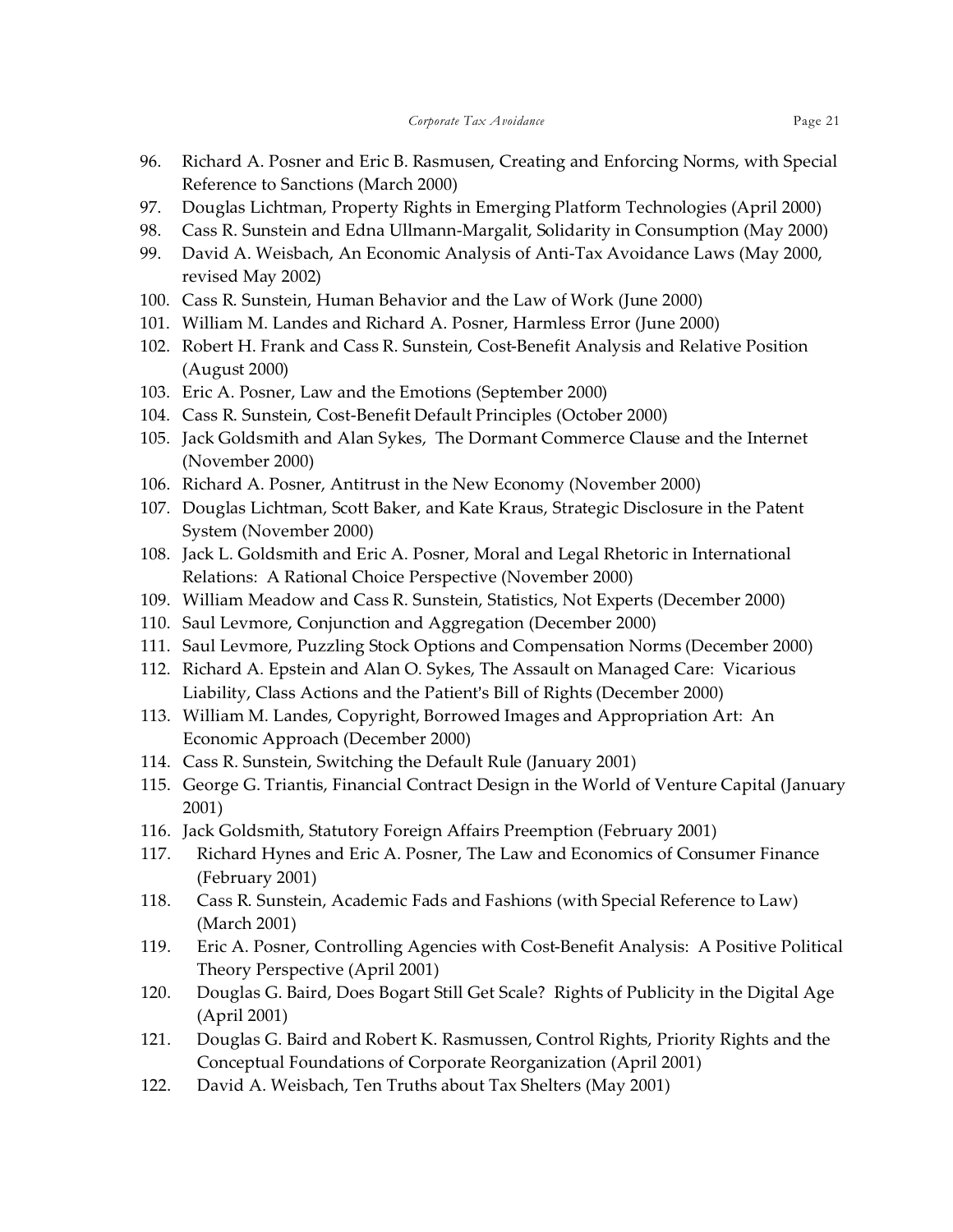- 123. William M. Landes, What Has the Visual Arts Rights Act of 1990 Accomplished? (May 2001)
- 124. Cass R. Sunstein, Social and Economic Rights? Lessons from South Africa (May 2001)
- 125. Christopher Avery, Christine Jolls, Richard A. Posner, and Alvin E. Roth, The Market for Federal Judicial Law Clerks (June 2001)
- 126. Douglas G. Baird and Edward R. Morrison, Bankruptcy Decision Making (June 2001)
- 127. Cass R. Sunstein, Regulating Risks after ATA (June 2001)
- 128. Cass R. Sunstein, The Laws of Fear (June 2001)
- 129. Richard A. Epstein, In and Out of Public Solution: The Hidden Perils of Property Transfer (July 2001)
- 130. Randal C. Picker, Pursuing a Remedy in *Microsoft*: The Declining Need for Centralized Coordination in a Networked World (July 2001)
- 131. Cass R. Sunstein, Daniel Kahneman, David Schkade, and Ilana Ritov, Predictably Incoherent Judgments (July 2001)
- 132. Eric A. Posner, Courts Should Not Enforce Government Contracts (August 2001)
- 133. Lisa Bernstein, Private Commercial Law in the Cotton Industry: Creating Cooperation through Rules, Norms, and Institutions (August 2001)
- 134. Richard A. Epstein, The Allocation of the Commons:Parking and Stopping on the Commons (August 2001)
- 135. Cass R. Sunstein, The Arithmetic of Arsenic (September 2001)
- 136. Eric A. Posner, Richard Hynes, and Anup Malani, The Political Economy of Property Exemption Laws (September 2001)
- 137. Eric A. Posner and George G. Triantis, Covenants Not to Compete from an Incomplete Contracts Perspective (September 2001)
- 138. Cass R. Sunstein, Probability Neglect: Emptions, Worst Cases, and Law (November 2001)
- 139. Randall S. Kroszner and Philip E. Strahan, Throwing Good Money after Bad? Board Connections and Conflicts in Bank Lending (December 2001)
- 140. Alan O. Sykes, TRIPs, Pharmaceuticals, Developing Countries, and the Doha "Solution" (February 2002)
- 141. Edna Ullmann-Margalit and Cass R. Sunstein, Inequality and Indignation (February 2002)
- 142. Daniel N. Shaviro and David A. Weisbach, The Fifth Circuit Gets It Wrong in *Compaq v. Commissioner* (February 2002) (Published in *Tax Notes*, January 28, 2002)
- 143. Warren F. Schwartz and Alan O. Sykes, The Economic Structure of Renegotiation and Dispute Resolution in the WTO/GATT System (March 2002, *Journal of Legal Studies* 2002)
- 144. Richard A. Epstein, HIPAA on Privacy: Its Unintended and Intended Consequences (March 2002, forthcoming *Cato Journal*, summer 2002)
- 145. David A. Weisbach, Thinking Ouside the Little Boxes (March 2002, *Texas Law Review*)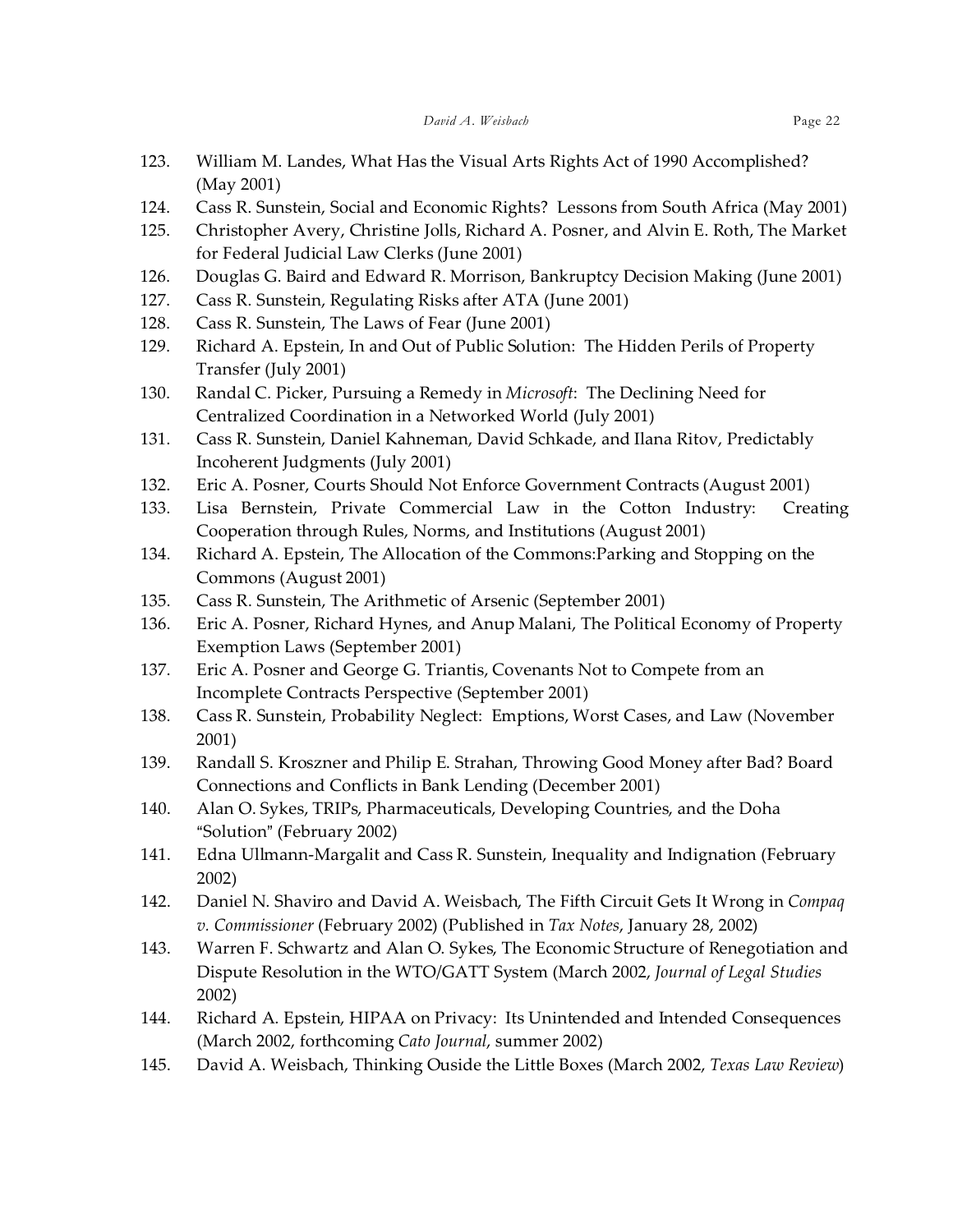- 146. Eric A. Posner, Economic Analysis of Contract Law after Three Decades: Success or Failure (March 2002)
- 147. Randal C. Picker, Copyright as Entry Policy: The Case of Digital Distribution (April 2002, The Antitrust Bulletin)
- 148. David A. Weisbach, Taxes and Torts in the Redistribution of Income (April 2002, Coase Lecture February 2002)
- 149. Cass R. Sunstein, Beyond the Precautionary Principle (April 2002)
- 150. Robert W. Hahn and Cass R. Sunstein, A New Executive Order for Improving Federal Regulation? Deeper and Wider Cost-Benefit Analysis (April 2002)
- 151. Douglas Lichtman, Copyright as a Rule of Evidence (May 2002, updated January 2003)
- 152. Richard A. Epstein, Steady the Course: Property Rights in Genetic Material (May 2002)
- 153. Jack Goldsmith and Cass R. Sunstein, Military Tribunals and Legal Culture: What a Difference Sixty Years Makes (June 2002)
- 154. William M. Landes and Richard A. Posner, Indefinitely Renewable Copyright (July 2002)
- 155. Anne Gron and Alan O. Sykes, Terrorism and Insurance Markets: A Role for the Government as Insurer? (July 2002)
- 156. Cass R. Sunstein and Adrian Vermeule, Interpretation and Institutions (July 2002)
- 157. Cass R. Sunstein, The Rights of Animals: A Very Short Primer (August 2002)
- 158. Cass R. Sunstein, Avoiding Absurdity? A New Canon in Regulatory Law (with Notes on Interpretive Theory) (August 2002)
- 159. Randal C. Picker, From Edison to the Broadcast Flag: Mechanisms of Consent and Refusal and the Propertization of Copyright (September 2002)
- 160. Eric A. Posner, A Theory of the Laws of War (September 2002)
- 161 Eric A. Posner, Probability Errors: Some Positive and Normative Implications for Tort and Contract Law (September 2002)
- 162. Lior Jacob Strahilevitz, Charismatic Code, Social Norms, and the Emergence of Cooperation on the File-Swapping Networks (September 2002)
- 163. David A. Weisbach, Does the X-Tax Mark the Spot? (September 2002)
- 164. Cass R. Sunstein, Conformity and Dissent (September 2002)
- 165. Cass R. Sunstein, Hazardous Heuristics (October 2002)
- 166. Douglas Lichtman, Uncertainty and the Standard for Preliminary Relief (October 2002)
- 167. Edward T. Swaine, Rational Custom (November 2002)
- 168. Julie Roin, Truth in Government: Beyond the Tax Expenditure Budget (November 2002)
- 169. Avraham D. Tabbach, Criminal Behavior, Sanctions, and Income Taxation: An Economic Analysis (November 2002)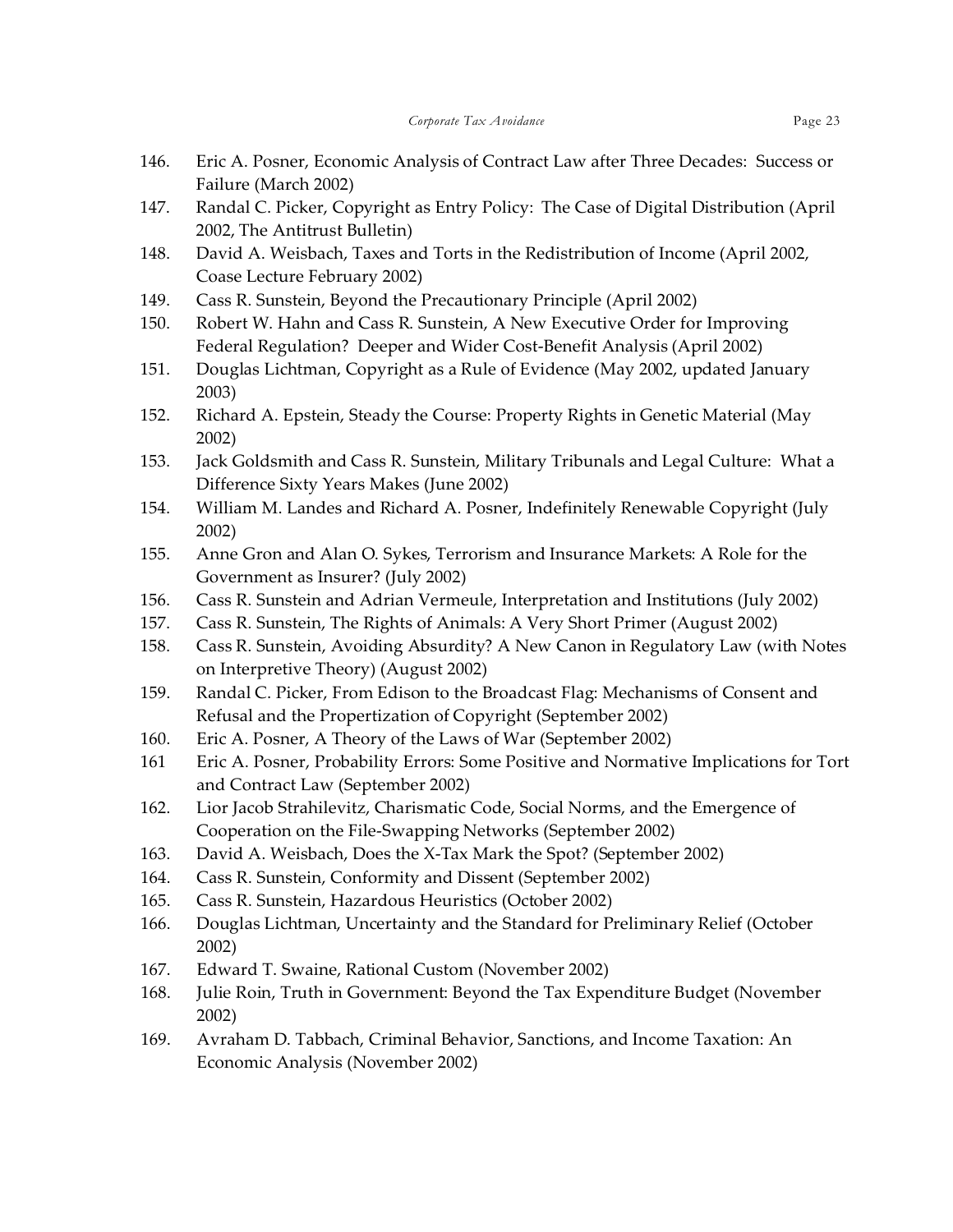- 170. Richard A. Epstein, In Defense of "Old" Public Health: The Legal Framework for the Regulation of Public Health (December 2002)
- 171. Richard A. Epstein, Animals as Objects, or Subjects, of Rights (December 2002)
- 172. David A. Weisbach, Taxation and Risk-Taking with Multiple Tax Rates (December 2002)
- 173. Douglas G. Baird and Robert K. Rasmussen, The End of Bankruptcy (December 2002)
- 174. Richard A. Epstein, Into the Frying Pan: Standing and Privity under the Telecommunications Act of 1996 and Beyond (December 2002)
- 175. Douglas G. Baird, In Coase's Footsteps (January 2003)
- 176. David A. Weisbach, Measurement and Tax Depreciation Policy: The Case of Short-Term Assets (January 2003)
- 177. Randal C. Picker, Understanding Statutory Bundles: Does the Sherman Act Come with the 1996 Telecommunications Act? (January 2003)
- 178. Douglas Lichtman and Randal C. Picker, Entry Policy in Local Telecommunications: *Iowa Utilities* and *Verizon* (January 2003)
- 179. William Landes and Douglas Lichtman, Indirect Liability for Copyright Infringement: An Economic Perspective (February 2003)
- 180. Cass R. Sunstein, Moral Heuristics (March 2003)
- 181. Amitai Aviram, Regulation by Networks (March 2003)
- 182. Richard A. Epstein, Class Actions: Aggregation, Amplification *and* Distortion (April 2003)
- 183. Richard A. Epstein, The "Necessary" History of Property and Liberty (April 2003)
- 184. Eric A. Posner, Transfer Regulations and Cost-Effectiveness Analysis (April 2003)
- 185. Cass R. Sunstein and Richard H. Thaler, Libertarian Paternalizm Is Not an Oxymoron (May 2003)
- 186. Alan O. Sykes, The Economics of WTO Rules on Subsidies and Countervailing Measures (May 2003)
- 187. Alan O. Sykes, The Safeguards Mess: A Critique of WTO Jurisprudence (May 2003)
- 188. Alan O. Sykes, International Trade and Human Rights: An Economic Perspective (May 2003)
- 189. Saul Levmore and Kyle Logue, Insuring against Terrorism—and Crime (June 2003)
- 190. Richard A. Epstein, Trade Secrets as Private Property: Their Constitutional Protection (June 2003)
- 191. Cass R. Sunstein, Lives, Life-Years, and Willingness to Pay (June 2003)
- 192. Amitai Aviram, The Paradox of Spontaneous Formation of Private Legal Systems (July 2003)
- 193. Robert Cooter and Ariel Porat, Decreasing Liability Contracts (July 2003)
- 194. David A. Weisbach and Jacob Nussim, The Integration of Tax and Spending Programs (September 2003)